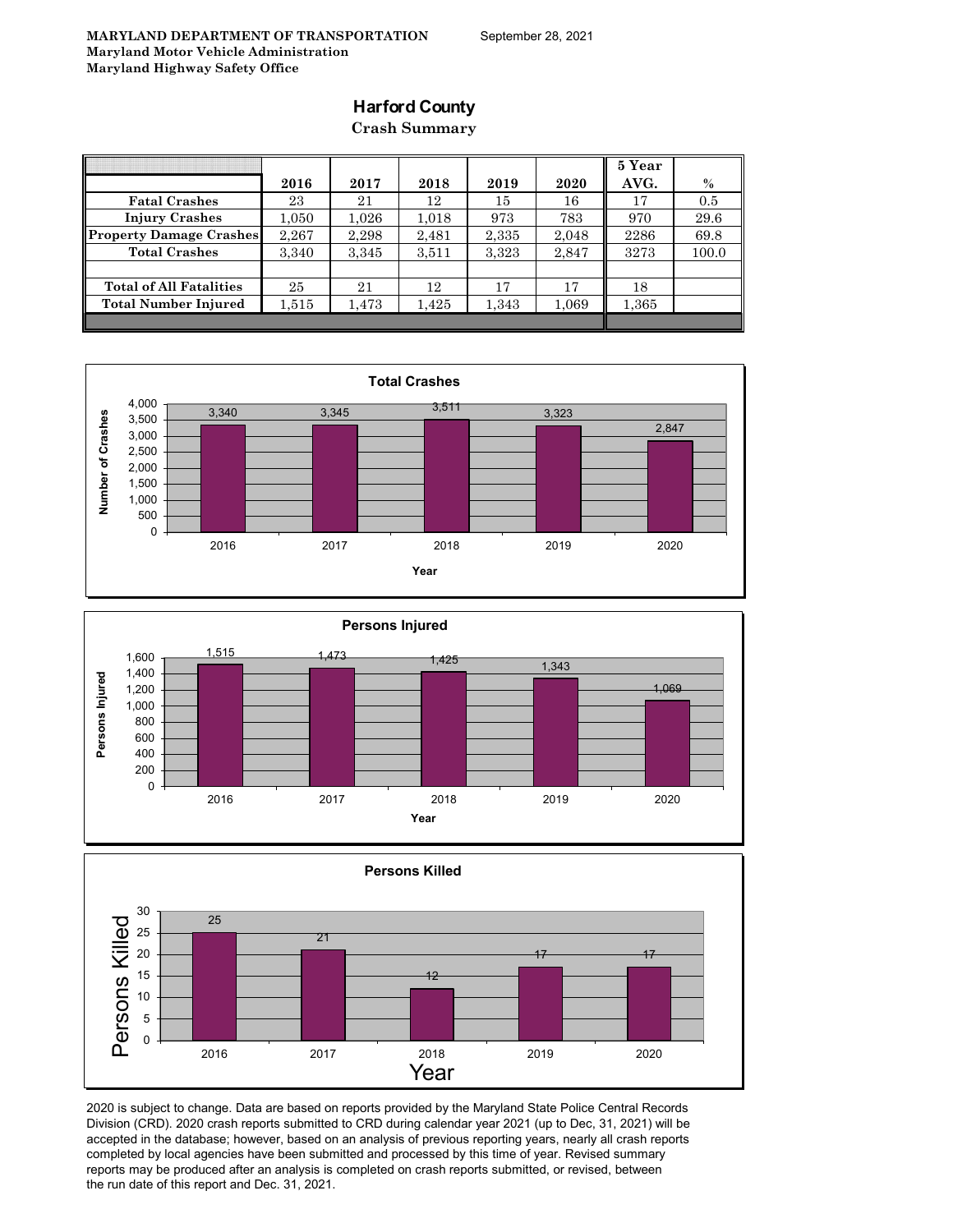| <b>Route Type</b>     | 2016             | 2017             | 2018             | 2019             | 2020             | AVG.             | $\%$     |
|-----------------------|------------------|------------------|------------------|------------------|------------------|------------------|----------|
| <b>IS</b>             | 399              | 350              | 413              | 393              | 351              | 381              | 11.6     |
| <b>US</b>             | 479              | 502              | 515              | 485              | 438              | 484              | 14.8     |
| <b>MD</b>             | 1,318            | 1,359            | 1,459            | 1,366            | 1,105            | 1321             | 40.4     |
| $\bf{CO}$             | 671              | 681              | 704              | 661              | 546              | 653              | 19.9     |
| MU                    | 136              | 108              | 123              | 135              | 111              | 123              | 3.7      |
| GV                    | $\overline{0}$   | $\mathbf{0}$     | $\mathbf{1}$     | $\overline{0}$   | $\boldsymbol{0}$ | $\boldsymbol{0}$ | 0.0      |
| $\mathbf{SR}$         | $\overline{0}$   | $\mathbf{0}$     | $\boldsymbol{0}$ | $\boldsymbol{0}$ | $\overline{0}$   | $\boldsymbol{0}$ | 0.0      |
| <b>OP</b>             | 13               | 12               | 12               | 10               | 12               | 12               | 0.4      |
| Balto. City CY        | $\overline{0}$   | $\mathbf{0}$     | $\boldsymbol{0}$ | $\overline{0}$   | $\overline{0}$   | $\mathbf{0}$     | 0.0      |
| <b>Parking Lots</b>   | 135              | 164              | 156              | 136              | 132              | 145              | $4.4\,$  |
| Unknown               | 189              | 169              | 128              | 137              | 152              | 155              | 4.7      |
| <b>Total Crashes</b>  | 3,340            | 3,345            | 3,511            | 3,323            | 2,847            | 3273             | 100.0    |
|                       |                  |                  |                  |                  |                  |                  |          |
|                       |                  |                  |                  |                  |                  |                  |          |
| <b>Route Type</b>     | 2016             | 2017             | 2018             | 2019             | 2020             | AVG.             | $\%$     |
| <b>IS</b>             | 96               | 75               | 92               | 89               | 71               | 85               | 8.7      |
| <b>US</b>             | 188              | 199              | 179              | 175              | 147              | 178              | 18.3     |
| <b>MD</b>             | 457              | 435              | 456              | 410              | 283              | 408              | 42.1     |
| $\bf CO$              | 199              | 199              | 207              | 203              | 170              | 196              | 20.2     |
| MU                    | 32               | 30               | 31               | 37               | 30               | 32               | 3.3      |
| GV                    | $\overline{0}$   | $\boldsymbol{0}$ | $\boldsymbol{0}$ | $\boldsymbol{0}$ | $\mathbf{0}$     | $\mathbf{0}$     | 0.0      |
| SR                    | $\boldsymbol{0}$ | $\boldsymbol{0}$ | $\boldsymbol{0}$ | $\boldsymbol{0}$ | $\boldsymbol{0}$ | $\mathbf{0}$     | 0.0      |
| <b>OP</b>             | 3                | $\sqrt{3}$       | $\sqrt{3}$       | 3                | $\overline{4}$   | $\sqrt{3}$       | 0.3      |
| Balto. City CY        | $\overline{0}$   | $\overline{0}$   | $\overline{0}$   | $\overline{0}$   | $\overline{0}$   | $\overline{0}$   | 0.0      |
| <b>Parking Lots</b>   | 19               | 36               | 20               | 24               | 29               | 26               | 2.6      |
| Unknown               | 56               | 49               | 30               | 32               | 49               | 43               | 4.5      |
| <b>Injury Crashes</b> | 1,050            | 1,026            | 1,018            | 973              | 783              | 970              | 100.0    |
|                       |                  |                  |                  |                  |                  |                  |          |
|                       |                  |                  |                  |                  |                  |                  |          |
| <b>Route Type</b>     | 2016             | 2017             | 2018             | 2019             | 2020             | AVG.             | $\%$     |
| <b>IS</b>             | $\overline{0}$   | 1                | $\boldsymbol{0}$ | $\overline{4}$   | 1                | 1                | 6.9      |
| <b>US</b>             | $\overline{7}$   | $\,6\,$          | $\sqrt{4}$       | $\overline{2}$   | $\overline{7}$   | $\bf 5$          | 29.9     |
| <b>MD</b>             | 11               | $12\,$           | $\bf 5$          | $\,6\,$          | $\,6\,$          | $8\,$            | 46.0     |
| $\bf CO$              | $\overline{4}$   | $\sqrt{2}$       | $\overline{2}$   | 3                | $\mathbf{1}$     | $\overline{2}$   | $13.8\,$ |
| MU                    | $\overline{0}$   | $\boldsymbol{0}$ | $\boldsymbol{0}$ | $\boldsymbol{0}$ | $\mathbf 1$      | $\boldsymbol{0}$ | 1.1      |
| GV                    | $\boldsymbol{0}$ | $\boldsymbol{0}$ | $\boldsymbol{0}$ | $\boldsymbol{0}$ | $\boldsymbol{0}$ | $\boldsymbol{0}$ | $0.0\,$  |
| SR                    | $\boldsymbol{0}$ | $\boldsymbol{0}$ | $\boldsymbol{0}$ | $\boldsymbol{0}$ | $\boldsymbol{0}$ | $\boldsymbol{0}$ | $0.0\,$  |
| <b>OP</b>             | $\boldsymbol{0}$ | $\boldsymbol{0}$ | $\boldsymbol{0}$ | $\boldsymbol{0}$ | $\boldsymbol{0}$ | $\boldsymbol{0}$ | $0.0\,$  |
| Balto. City CY        | $\boldsymbol{0}$ | $\boldsymbol{0}$ | $\boldsymbol{0}$ | $\overline{0}$   | $\mathbf{0}$     | $\overline{0}$   | $0.0\,$  |
| Parking Lots          | $\mathbf 1$      | $\boldsymbol{0}$ | $\boldsymbol{0}$ | $\overline{0}$   | $\boldsymbol{0}$ | $\boldsymbol{0}$ | 1.1      |
| Unknown               | $\boldsymbol{0}$ | $\boldsymbol{0}$ | $\mathbf{1}$     | $\boldsymbol{0}$ | $\mathbf{0}$     | $\boldsymbol{0}$ | $1.1\,$  |
| <b>Fatal Crashes</b>  | $\bf 23$         | $21\,$           | $12\,$           | $15\,$           | $16\,$           | $17\,$           | 100.0    |

## **Harford County Route Type**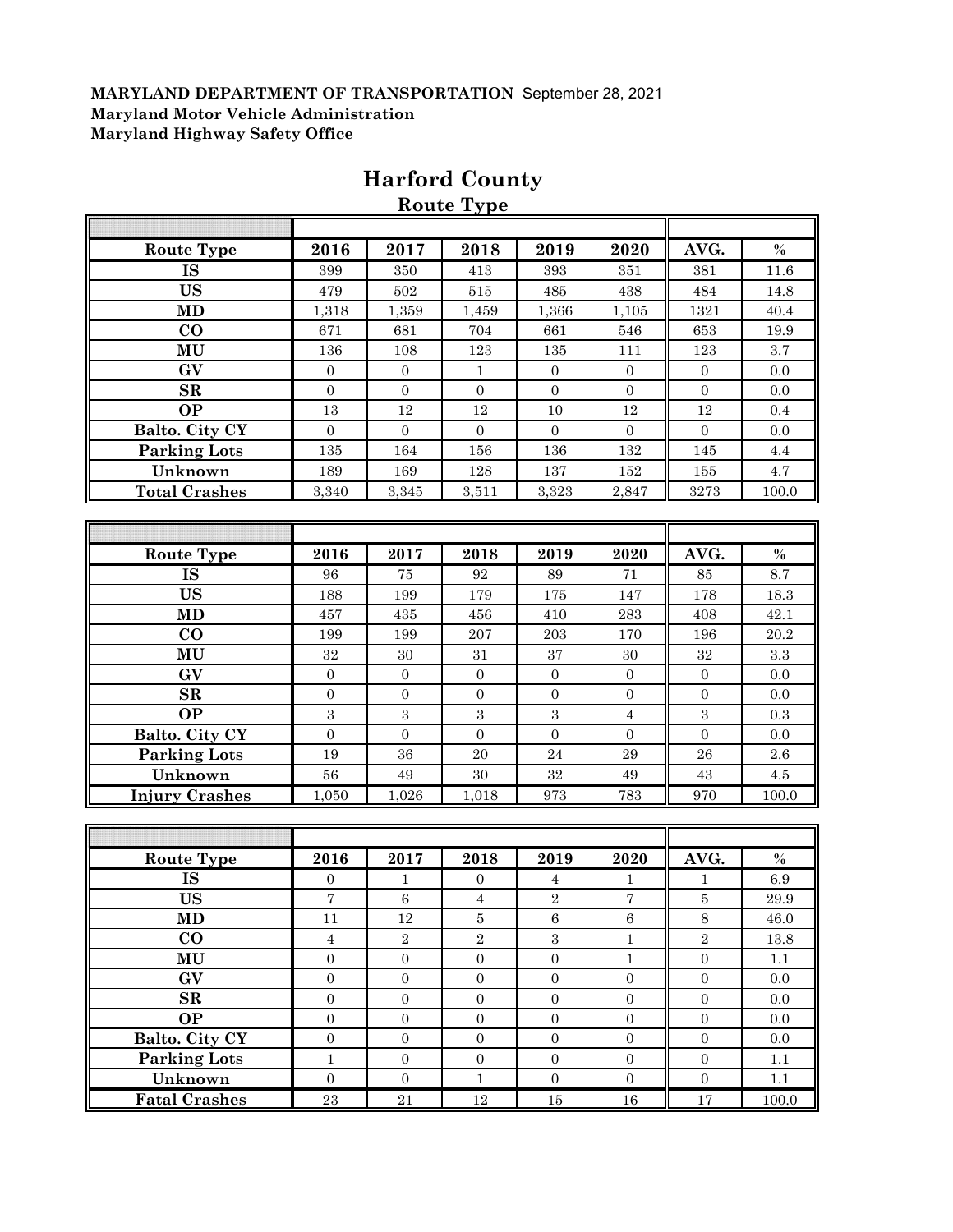#### **Harford County**

|                       |                       |                       | County           |                  |                       |                       |                |
|-----------------------|-----------------------|-----------------------|------------------|------------------|-----------------------|-----------------------|----------------|
|                       |                       |                       |                  |                  |                       |                       |                |
| County                | 2016                  | 2017                  | 2018             | 2019             | 2020                  | AVG.                  | $\frac{0}{0}$  |
| Allegany              | 0                     | $\mathbf{0}$          | $\mathbf{0}$     | $\mathbf{0}$     | $\mathbf{0}$          | $\mathbf{0}$          | 0.0            |
| Anne Arundel          | $\boldsymbol{0}$      | $\boldsymbol{0}$      | $\mathbf{0}$     | $\boldsymbol{0}$ | $\boldsymbol{0}$      | $\boldsymbol{0}$      | 0.0            |
| <b>Baltimore</b>      | $\boldsymbol{0}$      | $\boldsymbol{0}$      | $\overline{0}$   | $\mathbf{0}$     | $\overline{0}$        | $\overline{0}$        | 0.0            |
| Calvert               | 0                     | $\overline{0}$        | $\mathbf{0}$     | 0                | 0                     | $\mathbf{0}$          | 0.0            |
| Caroline              | $\boldsymbol{0}$      | $\boldsymbol{0}$      | $\mathbf{0}$     | 0                | $\boldsymbol{0}$      | $\boldsymbol{0}$      | 0.0            |
| Carroll               | $\overline{0}$        | $\overline{0}$        | $\overline{0}$   | $\overline{0}$   | $\overline{0}$        | $\overline{0}$        | 0.0            |
| Cecil                 | $\boldsymbol{0}$      | $\boldsymbol{0}$      | $\mathbf{0}$     | 0                | $\boldsymbol{0}$      | $\boldsymbol{0}$      | 0.0            |
| Charles               | $\mathbf{0}$          | $\mathbf{0}$          | $\overline{0}$   | $\mathbf{0}$     | $\overline{0}$        | $\overline{0}$        | 0.0            |
| Dorchester            | 0                     | $\overline{0}$        | $\mathbf{0}$     | $\overline{0}$   | $\mathbf{0}$          | $\mathbf{0}$          | 0.0            |
| Frederick             | 0                     | 0                     | 0                | 0                | 0                     | 0                     | 0.0            |
| Garrett               | $\overline{0}$        | $\overline{0}$        | $\overline{0}$   | $\overline{0}$   | $\Omega$              | $\theta$              | 0.0            |
| Harford               | 3,340                 | 3,345                 | 3,511            | 3,323            | 2,847                 | 3,273                 | 100.0          |
| Howard                |                       |                       |                  |                  |                       |                       |                |
|                       | 0                     | $\overline{0}$        | $\overline{0}$   | 0                | $\overline{0}$        | $\mathbf{0}$          | 0.0            |
| Kent                  | 0                     | $\overline{0}$        | $\mathbf{0}$     | 0                | 0                     | $\mathbf{0}$          | 0.0            |
| Montgomery            | 0                     | $\boldsymbol{0}$      | $\boldsymbol{0}$ | 0                | 0                     | $\boldsymbol{0}$      | 0.0            |
| Prince George's       | $\overline{0}$        | $\overline{0}$        | $\overline{0}$   | $\overline{0}$   | $\overline{0}$        | $\overline{0}$        | 0.0            |
| Queen Anne's          | $\boldsymbol{0}$      | $\boldsymbol{0}$      | $\mathbf{0}$     | $\boldsymbol{0}$ | $\boldsymbol{0}$      | $\boldsymbol{0}$      | 0.0            |
| St. Mary's            | $\mathbf{0}$          | $\boldsymbol{0}$      | $\overline{0}$   | $\mathbf{0}$     | $\overline{0}$        | $\overline{0}$        | 0.0            |
| Somerset              | 0                     | $\overline{0}$        | $\mathbf{0}$     | $\overline{0}$   | $\mathbf{0}$          | $\mathbf{0}$          | 0.0            |
| Talbot                | $\boldsymbol{0}$      | $\boldsymbol{0}$      | $\bf{0}$         | 0                | 0                     | 0                     | 0.0            |
| Washington            | $\overline{0}$        | $\overline{0}$        | $\overline{0}$   | $\overline{0}$   | $\overline{0}$        | $\overline{0}$        | 0.0            |
| Wicomico              | $\boldsymbol{0}$      | $\boldsymbol{0}$      | $\mathbf{0}$     | $\boldsymbol{0}$ | $\boldsymbol{0}$      | $\boldsymbol{0}$      | 0.0            |
| Worcester             | $\boldsymbol{0}$      | $\mathbf{0}$          | $\overline{0}$   | $\mathbf{0}$     | $\overline{0}$        | $\overline{0}$        | 0.0            |
| <b>Baltimore City</b> | $\mathbf{0}$          | $\overline{0}$        | $\mathbf{0}$     | 0                | 0                     | $\mathbf{0}$          | 0.0            |
| <b>Total Crashes</b>  | 3,340                 | 3,345                 | 3,511            | 3,323            | 2,847                 | 3,273                 | 100.0          |
|                       |                       |                       |                  |                  |                       |                       |                |
|                       |                       |                       |                  |                  |                       |                       |                |
| County                | 2016                  | 2017                  | 2018             | 2019             | 2020                  | AVG.                  | $\frac{0}{0}$  |
| Allegany              | 0                     | $\boldsymbol{0}$      | $\boldsymbol{0}$ | 0                | $\boldsymbol{0}$      | $\boldsymbol{0}$      | 0.0            |
| Anne Arundel          | 0                     | 0                     | $\overline{0}$   | 0                | $\mathbf{0}$          | $\overline{0}$        | 0.0            |
| <b>Baltimore</b>      | 0                     | $\overline{0}$        | $\mathbf{0}$     | $\overline{0}$   | 0                     | $\mathbf{0}$          | 0.0            |
| Calvert               | $\boldsymbol{0}$      | $\boldsymbol{0}$      | $\boldsymbol{0}$ | 0                | $\boldsymbol{0}$      | $\boldsymbol{0}$      | 0.0            |
| Caroline              | $\overline{0}$        | $\overline{0}$        | $\overline{0}$   | $\overline{0}$   | $\overline{0}$        | $\overline{0}$        | 0.0            |
|                       |                       |                       |                  |                  |                       |                       |                |
|                       |                       |                       |                  |                  |                       |                       |                |
| Carroll               | $\boldsymbol{0}$      | $\boldsymbol{0}$      | $\mathbf{0}$     | $\boldsymbol{0}$ | $\boldsymbol{0}$      | $\boldsymbol{0}$      | 0.0            |
| Cecil                 | $\mathbf{0}$          | $\mathbf{0}$          | $\overline{0}$   | $\mathbf{0}$     | $\overline{0}$        | $\overline{0}$        | 0.0            |
| Charles               | 0                     | $\overline{0}$        | $\mathbf{0}$     | 0                | $\mathbf{0}$          | $\mathbf{0}$          | 0.0            |
| Dorchester            | $\boldsymbol{0}$      | $\boldsymbol{0}$      | $\bf{0}$         | 0                | 0                     | 0                     | 0.0            |
| Frederick             | $\overline{0}$        | $\overline{0}$        | $\overline{0}$   | $\overline{0}$   | 0                     | $\overline{0}$        | 0.0            |
| Garrett               | $\boldsymbol{0}$      | $\boldsymbol{0}$      | $\mathbf{0}$     | $\boldsymbol{0}$ | $\boldsymbol{0}$      | $\boldsymbol{0}$      | 0.0            |
| Harford               | 050<br>1              | 026<br>1              | 018<br>1         | 973              | 783                   | 970                   | 100.0          |
| Howard                | 0                     | $\overline{0}$        | 0                | 0                | 0                     | $\mathbf{0}$          | 0.0            |
| Kent                  | 0                     | $\boldsymbol{0}$      | $\mathbf{0}$     | 0                | 0                     | 0                     | 0.0            |
| Montgomery            | $\overline{0}$        | $\overline{0}$        | $\overline{0}$   | $\overline{0}$   | $\overline{0}$        | $\overline{0}$        | 0.0            |
| Prince George's       | $\boldsymbol{0}$      | $\boldsymbol{0}$      | $\mathbf{0}$     | $\boldsymbol{0}$ | $\boldsymbol{0}$      | $\boldsymbol{0}$      | 0.0            |
| Queen Anne's          | $\mathbf{0}$          | $\mathbf{0}$          | $\overline{0}$   | $\mathbf{0}$     | $\overline{0}$        | $\boldsymbol{0}$      | 0.0            |
| St. Mary's            | 0                     | $\overline{0}$        | $\mathbf{0}$     | 0                | $\mathbf{0}$          | $\mathbf{0}$          | 0.0            |
| Somerset              | $\boldsymbol{0}$      | $\boldsymbol{0}$      | $\bf{0}$         | 0                | 0                     | 0                     | 0.0            |
| Talbot                | $\overline{0}$        | $\overline{0}$        | $\overline{0}$   | $\overline{0}$   | $\overline{0}$        | $\overline{0}$        | 0.0            |
| Washington            | $\boldsymbol{0}$      | $\mathbf{0}$          | $\mathbf{0}$     | 0                | $\mathbf{0}$          | $\boldsymbol{0}$      | 0.0            |
| Wicomico              | $\mathbf{0}$          | $\boldsymbol{0}$      | $\mathbf{0}$     | $\mathbf{0}$     | $\mathbf{0}$          | $\boldsymbol{0}$      | 0.0            |
|                       | 0                     | 0                     | 0                | 0                | 0                     | 0                     |                |
| Worcester             |                       |                       |                  |                  |                       |                       | $_{0.0}$       |
| <b>Baltimore City</b> | 0<br>1                | $\boldsymbol{0}$      | 0                | 0                | $\boldsymbol{0}$      | 0                     | 0.0            |
| <b>Injury Crashes</b> | 050                   | 1,026                 | 1,018            | 973              | 783                   | 970                   | 100.0          |
|                       |                       |                       |                  |                  |                       |                       |                |
|                       |                       |                       |                  |                  |                       |                       |                |
| County                | 2016                  | 2017                  | 2018             | 2019             | 2020                  | AVG.                  | $\%$           |
| Allegany              | 0                     | $\boldsymbol{0}$      | 0                | 0                | 0                     | 0                     | 0.0            |
| Anne Arundel          | 0                     | 0                     | 0                | 0                | 0                     | 0                     | 0.0            |
| <b>Baltimore</b>      | 0                     | 0                     | 0                | 0                | 0                     | 0                     | $0.0\,$        |
| Calvert               | $\boldsymbol{0}$      | 0                     | $\boldsymbol{0}$ | 0                | 0                     | $\boldsymbol{0}$      | 0.0            |
| Caroline              | $\boldsymbol{0}$      | $\boldsymbol{0}$      | $\boldsymbol{0}$ | $\boldsymbol{0}$ | $\boldsymbol{0}$      | $\boldsymbol{0}$      | 0.0            |
| Carroll               | $\boldsymbol{0}$      | $\boldsymbol{0}$      | $\boldsymbol{0}$ | 0                | $\boldsymbol{0}$      | $\boldsymbol{0}$      | 0.0            |
| Cecil                 | 0                     | 0                     | 0                | 0                | 0                     | 0                     | $0.0\,$        |
| Charles<br>Dorchester | 0<br>$\boldsymbol{0}$ | 0<br>$\boldsymbol{0}$ | 0<br>0           | 0<br>0           | 0<br>$\boldsymbol{0}$ | 0<br>$\boldsymbol{0}$ | $0.0\,$<br>0.0 |

| .                     | v              | v              | v              | v              | v              | $\mathbf v$    | v.v   |
|-----------------------|----------------|----------------|----------------|----------------|----------------|----------------|-------|
| Caroline              | $\theta$       | $\Omega$       | $\Omega$       | $\Omega$       | $\Omega$       | $\theta$       | 0.0   |
| Carroll               | $\theta$       | $\Omega$       | $\Omega$       | $\Omega$       | $\Omega$       | $\overline{0}$ | 0.0   |
| Cecil                 | $\overline{0}$ | $\Omega$       | $\overline{0}$ | $\overline{0}$ | $\mathbf{0}$   | $\overline{0}$ | 0.0   |
| <b>Charles</b>        | $\theta$       | $\theta$       | $\theta$       | $\Omega$       | $\theta$       | $\theta$       | 0.0   |
| Dorchester            | $\overline{0}$ | $\mathbf{0}$   | $\overline{0}$ | $\overline{0}$ | $\overline{0}$ | $\overline{0}$ | 0.0   |
| Frederick             | $\overline{0}$ | $\overline{0}$ | $\overline{0}$ | $\overline{0}$ | $\overline{0}$ | $\overline{0}$ | 0.0   |
| Garrett               | $\theta$       | $\theta$       | $\Omega$       | $\theta$       | $\theta$       | $\overline{0}$ | 0.0   |
| Harford               | 23             | 21             | 12             | 15             | 16             | 17             | 100.0 |
| Howard                | $\theta$       | $\Omega$       | $\overline{0}$ | $\Omega$       | $\Omega$       | $\overline{0}$ | 0.0   |
| Kent                  | $\theta$       | $\Omega$       | $\Omega$       | $\Omega$       | $\Omega$       | $\overline{0}$ | 0.0   |
| Montgomery            | $\theta$       | $\mathbf{0}$   | $\overline{0}$ | $\overline{0}$ | $\overline{0}$ | $\overline{0}$ | 0.0   |
| Prince George's       | $\overline{0}$ | $\mathbf{0}$   | $\overline{0}$ | $\overline{0}$ | $\overline{0}$ | $\overline{0}$ | 0.0   |
| Queen Anne's          | $\overline{0}$ | $\Omega$       | $\overline{0}$ | $\Omega$       | $\Omega$       | $\overline{0}$ | 0.0   |
| St. Mary's            | $\theta$       | $\theta$       | $\theta$       | $\theta$       | $\Omega$       | $\theta$       | 0.0   |
| Somerset              | $\theta$       | $\Omega$       | $\overline{0}$ | $\Omega$       | $\theta$       | $\overline{0}$ | 0.0   |
| Talbot                | $\overline{0}$ | $\overline{0}$ | $\overline{0}$ | $\overline{0}$ | $\overline{0}$ | $\overline{0}$ | 0.0   |
| Washington            | $\theta$       | $\Omega$       | $\overline{0}$ | $\Omega$       | $\Omega$       | $\theta$       | 0.0   |
| Wicomico              | $\theta$       | $\Omega$       | $\overline{0}$ | $\Omega$       | $\Omega$       | $\overline{0}$ | 0.0   |
| Worcester             | $\overline{0}$ | $\overline{0}$ | $\overline{0}$ | $\overline{0}$ | $\overline{0}$ | $\overline{0}$ | 0.0   |
| <b>Baltimore City</b> | $\theta$       | $\overline{0}$ | $\overline{0}$ | $\overline{0}$ | $\overline{0}$ | $\overline{0}$ | 0.0   |

**Baltimore City** 0 0 0 0 0 0 0 0 0 0 0 0 0 0 0 **Fatal Crashes** 23 21 12 15 16 17 100.0

**Fatal Crashes** 23 21 12 15 16 17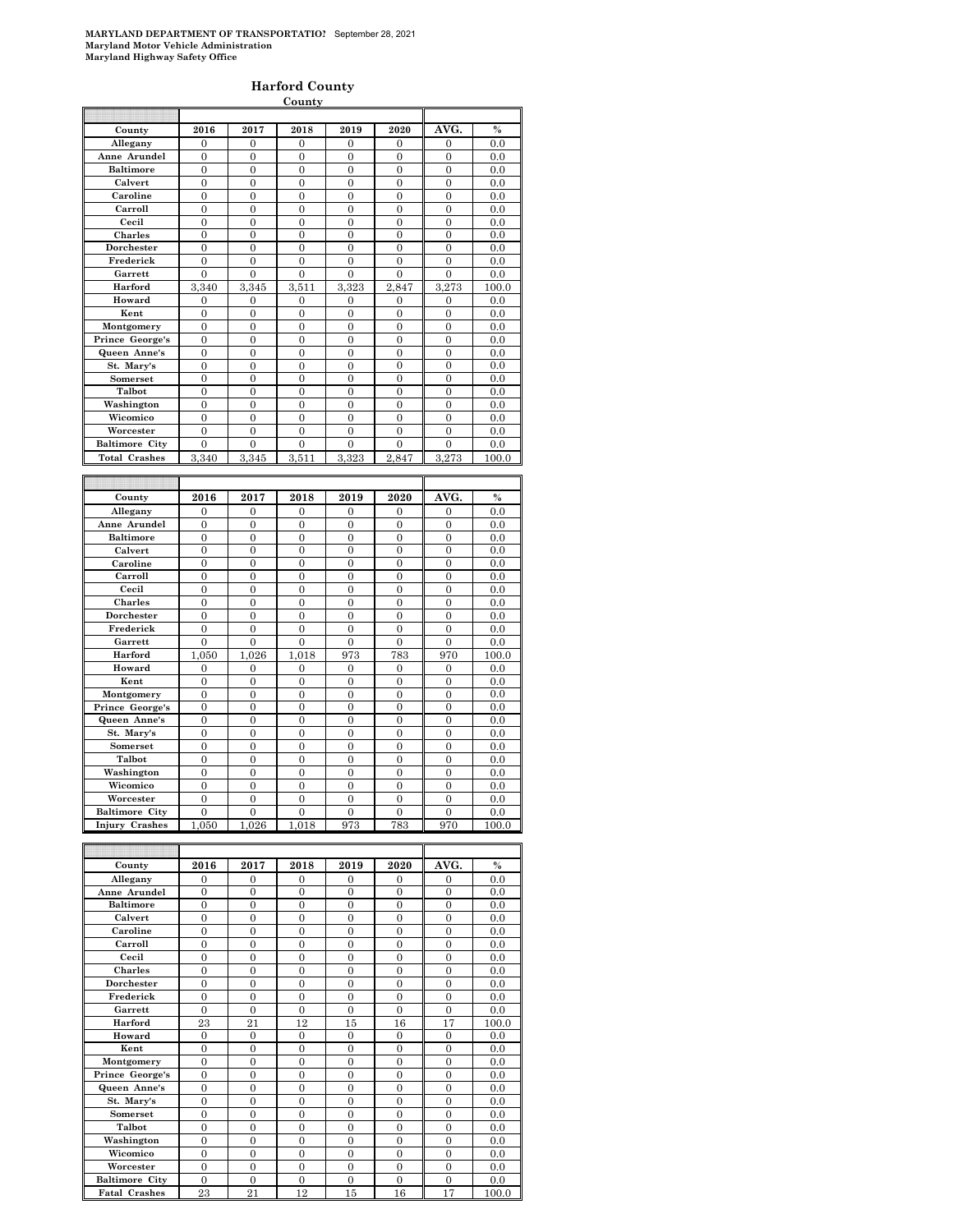| Month                 | 2016             | 2017             | 2018             | 2019             | 2020             | AVG.           | $\%$  |
|-----------------------|------------------|------------------|------------------|------------------|------------------|----------------|-------|
| January               | 224              | 270              | 286              | 273              | 273              | 265            | 8.1   |
| February              | 252              | 204              | $\bf 274$        | 235              | 248              | 243            | 7.4   |
| March                 | 253              | 268              | 273              | 249              | 223              | 253            | 7.7   |
| April                 | 235              | $275\,$          | 248              | 265              | 158              | 236            | 7.2   |
| May                   | 284              | 309              | 294              | 274              | 172              | 267            | 8.1   |
| June                  | 270              | 280              | 265              | 258              | 224              | 259            | 7.9   |
| July                  | 293              | 275              | 270              | 262              | 241              | 268            | 8.2   |
| August                | 276              | 278              | 257              | 278              | 242              | 266            | 8.1   |
| September             | 264              | 255              | 274              | 252              | 242              | 257            | 7.9   |
| October               | 324              | 300              | 364              | 327              | 268              | 317            | 9.7   |
| November              | 326              | 313              | 377              | 288              | 267              | 314            | 9.6   |
| December              | 339              | 318              | 329              | 362              | 289              | 327            | 10.0  |
| Unknown               | $\overline{0}$   | $\Omega$         | $\overline{0}$   | $\overline{0}$   | $\mathbf{0}$     | $\mathbf{0}$   | 0.0   |
| <b>Total Crashes</b>  | 3,340            | 3,345            | 3,511            | 3,323            | 2,847            | 3,273          | 100.0 |
|                       |                  |                  |                  |                  |                  |                |       |
|                       |                  |                  |                  |                  |                  |                |       |
| Month                 | 2016             | 2017             | 2018             | 2019             | 2020             | AVG.           | $\%$  |
| January               | 70               | 75               | 86               | 70               | 93               | 79             | 8.1   |
| February              | 79               | 76               | 81               | 65               | 50               | 70             | 7.2   |
| March                 | 78               | 75               | 79               | 71               | 55               | 72             | 7.4   |
| April                 | 78               | 88               | 59               | 79               | 37               | 68             | 7.0   |
| May                   | 83               | 93               | 81               | 80               | 51               | 78             | 8.0   |
| June                  | 82               | 88               | 72               | 90               | 61               | 79             | 8.1   |
| July                  | 97               | 91               | 83               | 76               | 65               | 82             | 8.5   |
| August                | 92               | 88               | 76               | 75               | 85               | 83             | 8.6   |
| September             | 81               | 88               | 87               | 83               | 69               | 82             | 8.4   |
| October               | 112              | 90               | 105              | 111              | 77               | 99             | 10.2  |
| November              | 91               | 93               | 103              | 79               | 65               | 86             | 8.9   |
| December              | 107              | 81               | 106              | 94               | 75               | 93             | 9.5   |
| Unknown               | $\overline{0}$   | $\boldsymbol{0}$ | $\boldsymbol{0}$ | $\overline{0}$   | $\overline{0}$   | $\overline{0}$ | 0.0   |
| <b>Injury Crashes</b> | 1,050            | 1,026            | 1,018            | 973              | 783              | 970            | 100.0 |
|                       |                  |                  |                  |                  |                  |                |       |
|                       |                  |                  |                  |                  |                  |                |       |
| Month                 | 2016             | 2017             | 2018             | 2019             | 2020             | AVG.           | $\%$  |
| <b>January</b>        | $\overline{2}$   | $\boldsymbol{0}$ | $\overline{2}$   | $\overline{2}$   | $\mathbf{1}$     | $\mathbf 1$    | 8.0   |
| February              | 3                | $\overline{2}$   | $\overline{2}$   | $\mathbf{1}$     | $\mathbf{1}$     | $\overline{2}$ | 10.3  |
| March                 | $\overline{2}$   | 3                | $\boldsymbol{0}$ | $\sqrt{3}$       | $\sqrt{2}$       | $\overline{2}$ | 11.5  |
| April                 | $\overline{4}$   | $\boldsymbol{0}$ | $\boldsymbol{0}$ | $\overline{2}$   | $\mathbf{1}$     | $\mathbf{1}$   | 8.0   |
| May                   | $\overline{2}$   | $\overline{2}$   | $\boldsymbol{0}$ | $\overline{2}$   | $\boldsymbol{0}$ | $\mathbf{1}$   | 6.9   |
| June                  | $\overline{2}$   | $\mathbf{1}$     | $\overline{3}$   | $\boldsymbol{0}$ | $\mathbf{1}$     | $\mathbf{1}$   | 8.0   |
| July                  | $\overline{2}$   | $\overline{5}$   | $\mathbf{1}$     | $\overline{0}$   | 3                | $\overline{2}$ | 12.6  |
| August                | $\overline{1}$   | $\sqrt{2}$       | $\mathbf{1}$     | $\overline{1}$   | $\boldsymbol{0}$ | $\mathbf{1}$   | 5.7   |
| September             | $\boldsymbol{0}$ | $\overline{2}$   | $\mathbf{1}$     | $\mathbf{1}$     | $\mathbf{1}$     | $\mathbf{1}$   | 5.7   |
| October               | $\overline{2}$   | $\boldsymbol{0}$ | $\overline{2}$   | $\mathbf{1}$     | $\overline{4}$   | $\overline{2}$ | 10.3  |
| November              | $\overline{2}$   | $\overline{2}$   | $\boldsymbol{0}$ | $\overline{0}$   | $\overline{0}$   | $\mathbf{1}$   | 4.6   |
| December              | $\mathbf{1}$     | $\sqrt{2}$       | $\boldsymbol{0}$ | $\sqrt{2}$       | $\,2$            | $\mathbf{1}$   | 8.0   |
| Unknown               | $\overline{0}$   | $\boldsymbol{0}$ | $\boldsymbol{0}$ | $\overline{0}$   | $\overline{0}$   | $\overline{0}$ | 0.0   |
| <b>Fatal Crashes</b>  | 23               | 21               | 12               | 15               | 16               | 17             | 100.0 |
|                       |                  |                  |                  |                  |                  |                |       |

## **Harford County Month**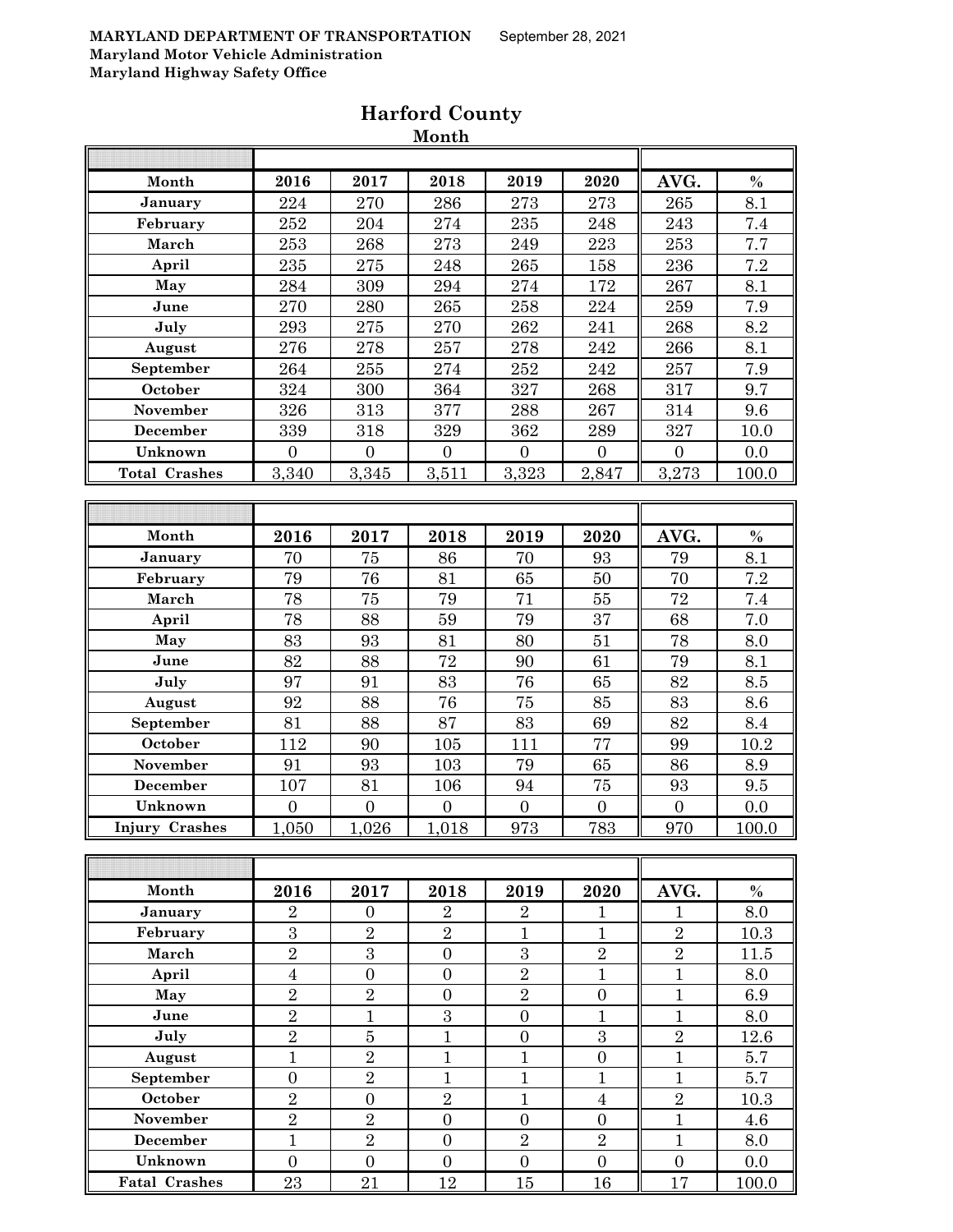September 28, 2021

|                       |                 |                  | Day of Week    |                |                |                |          |
|-----------------------|-----------------|------------------|----------------|----------------|----------------|----------------|----------|
|                       |                 |                  |                |                |                |                |          |
| Day of Week           | 2016            | 2017             | 2018           | 2019           | 2020           | AVG.           | $\%$     |
| Monday                | 469             | 444              | 533            | 467            | 404            | 463            | 14.2     |
| Tuesday               | 514             | 486              | 517            | 470            | 405            | 478            | 14.6     |
| Wednesday             | 468             | 502              | 517            | 491            | 436            | 483            | 14.8     |
| Thursday              | 550             | 490              | 534            | 486            | 396            | 491            | 15.0     |
| Friday                | 530             | 574              | 550            | 552            | 509            | 543            | 16.6     |
| Saturday              | 447             | 466              | 435            | 460            | 371            | 436            | 13.3     |
| Sunday                | 362             | 383              | 425            | 397            | 326            | 379            | 11.6     |
| Unknown               | $\overline{0}$  | $\overline{0}$   | $\overline{0}$ | $\overline{0}$ | $\overline{0}$ | $\overline{0}$ | 0.0      |
| <b>Total Crashes</b>  | 3,340           | 3,345            | 3,511          | 3,323          | 2,847          | 3,273          | 100.0    |
|                       |                 |                  |                |                |                |                |          |
|                       |                 |                  |                |                |                |                |          |
| Day of Week           | 2016            | 2017             | 2018           | 2019           | 2020           | AVG.           | $\%$     |
| Monday                | 143             | 137              | 165            | 131            | 115            | 138            | 14.2     |
| Tuesday               | 155             | 152              | 141            | 144            | 102            | 139            | 14.3     |
| Wednesday             | 147             | 149              | 139            | 142            | 134            | 142            | 14.7     |
| Thursday              | 169             | 146              | 159            | 149            | 105            | 146            | 15.0     |
| Friday                | 166             | 165              | 173            | 159            | 136            | 160            | 16.5     |
| Saturday              | 143             | 144              | 134            | 137            | 99             | 131            | 13.5     |
| Sunday                | 127             | 133              | 107            | 111            | 92             | 114            | 11.8     |
| Unknown               | $\overline{0}$  | $\overline{0}$   | $\overline{0}$ | $\overline{0}$ | $\theta$       | $\overline{0}$ | 0.0      |
| <b>Injury Crashes</b> | 1,050           | 1,026            | 1,018          | 973            | 783            | 970            | 100.0    |
|                       |                 |                  |                |                |                |                |          |
|                       |                 |                  |                |                |                |                |          |
| Day of Week           | 2016            | 2017             | 2018           | 2019           | 2020           | AVG.           | $\%$     |
| Monday                | $\overline{4}$  | $\overline{4}$   | 3              | 3              | 1              | 3              | 17.2     |
| Tuesday               | $\mathbf{1}$    | $\boldsymbol{3}$ | 3              | $\mathbf{1}$   | $\overline{3}$ | $\overline{2}$ | 12.6     |
| Wednesday             | $\overline{4}$  | $\mathbf{1}$     | $\mathbf{1}$   | $\mathbf{1}$   | $\sqrt{2}$     | $\overline{2}$ | 10.3     |
| Thursday              | $\overline{3}$  | $\overline{2}$   | $\overline{2}$ | $\overline{2}$ | $\mathbf{1}$   | $\overline{2}$ | $11.5\,$ |
| Friday                | $\overline{4}$  | $\overline{5}$   | $\mathbf{1}$   | $\overline{3}$ | $\overline{4}$ | 3              | 19.5     |
| <b>Saturday</b>       | $6\phantom{.}6$ | 3                | $\mathbf{1}$   | 3              | 3              | $\overline{3}$ | 18.4     |
| Sunday                | $\mathbf{1}$    | 3                | $\mathbf{1}$   | $\overline{2}$ | $\sqrt{2}$     | $\overline{2}$ | 10.3     |
| Unknown               | $\overline{0}$  | $\overline{0}$   | $\overline{0}$ | $\overline{0}$ | $\overline{0}$ | $\overline{0}$ | 0.0      |
| <b>Fatal Crashes</b>  | 23              | 21               | 12             | 15             | 16             | 17             | 100.0    |

# **Harford County**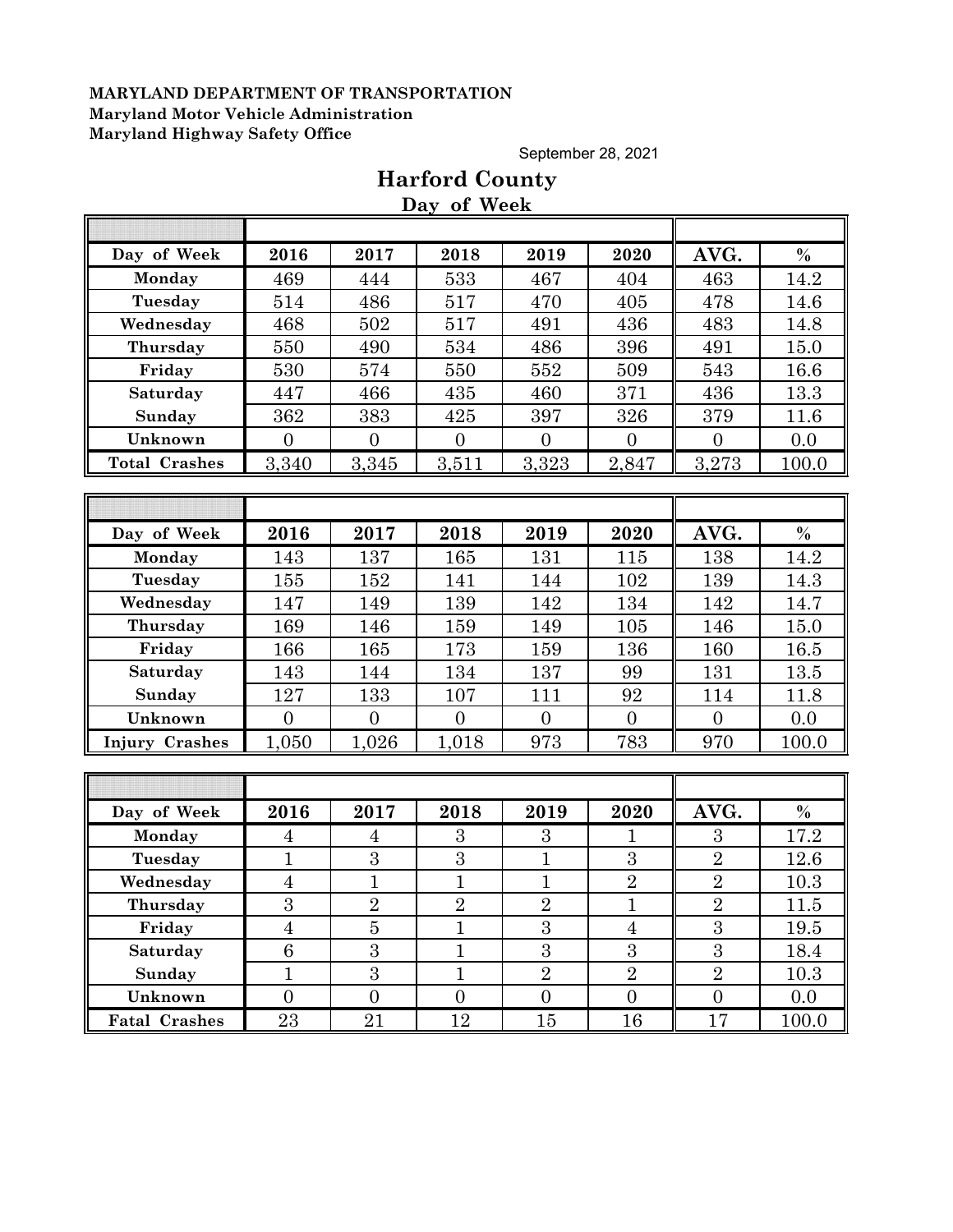#### **Harford County Time of Day**

| Time of Day          | 2016           | 2017           | 2018           | 2019           | 2020         | AVG.           | $\%$  |
|----------------------|----------------|----------------|----------------|----------------|--------------|----------------|-------|
| $12:00$ Midnight     | 64             | 55             | 77             | 76             | 56           | 66             | 2.0   |
| 1:00                 | 56             | 48             | 60             | 55             | 46           | 53             | 1.6   |
| 2:00                 | 56             | 50             | 68             | 52             | 48           | 55             | 1.7   |
| 3:00                 | 39             | 46             | 39             | 38             | 43           | 41             | 1.3   |
| 4:00                 | 42             | 23             | 41             | 35             | 35           | 35             | 1.1   |
| 5:00                 | 60             | 63             | 60             | 63             | 48           | 59             | 1.8   |
| 6:00                 | 104            | 119            | 139            | 128            | 98           | 118            | 3.6   |
| 7:00                 | 162            | 153            | 160            | 164            | 101          | 148            | 4.5   |
| 8:00                 | 160            | 153            | 150            | 121            | 106          | 138            | 4.2   |
| 9:00                 | 108            | 133            | 145            | 126            | 119          | 126            | 3.9   |
| 10:00                | 134            | 131            | 134            | 145            | 112          | 131            | 4.0   |
| 11:00                | 146            | 165            | 191            | 150            | 143          | 159            | 4.9   |
|                      | 165            | 198            | 195            | 184            | 184          | 185            | 5.7   |
| 12:00 Noon           | 169            | 172            | 187            | 178            | 169          | 175            | 5.3   |
| 1:00                 | 202            | 224            | 223            |                | 193          | 207            |       |
| 2:00                 |                |                |                | 195            |              |                | 6.3   |
| 3:00                 | 255            | 256            | 246            | 273            | 222          | 250            | 7.7   |
| 4:00                 | 274            | 280            | 246            | 269            | 224          | 259            | 7.9   |
| 5:00                 | 303            | 311            | 334            | 267            | 219          | 287            | 8.8   |
| 6:00                 | 226            | 204            | 204            | 220            | 186          | 208            | 6.4   |
| 7:00                 | 163            | 136            | 151            | 149            | 127          | 145            | 4.4   |
| 8:00                 | 156            | 121            | 138            | 134            | 108          | 131            | 4.0   |
| 9:00                 | 120            | 136            | 132            | 123            | 94           | 121            | 3.7   |
| 10:00                | 98             | 84             | 96             | 115            | 107          | 100            | 3.1   |
| 11:00                | 78             | 84             | 95             | 63             | 59           | 76             | 2.3   |
| Unknown              | $\mathbf{0}$   | $\mathbf{0}$   | $\overline{0}$ | $\mathbf{0}$   | $\mathbf{0}$ | $\Omega$       | 0.0   |
| <b>Total Crashes</b> | 3,340          | 3,345          | 3,511          | 3,323          | 2,847        | 3,273          | 100.0 |
|                      |                |                |                |                |              |                |       |
|                      |                |                |                |                |              |                |       |
|                      |                |                |                |                |              |                |       |
| Time of Day          | 2016           | 2017           | 2018           | 2019           | 2020         | AVG.           | $\%$  |
| 12:00 Midnight       | 15             | 7              | 14             | 15             | 5            | 11             | 1.2   |
| 1:00                 | 15             | 13             | 11             | 15             | 14           | 14             | 1.4   |
| 2:00                 | $11\,$         | 13             | 16             | 11             | 12           | 13             | 1.3   |
| 3:00                 | 12             | 10             | 5              | $\,6$          | 12           | 9              | 0.9   |
| 4:00                 | $\,$ 8 $\,$    | $\,3$          | 9              | $\overline{7}$ | 8            | $\overline{7}$ | 0.7   |
| 5:00                 | 18             | 19             | 17             | 13             | 14           | 16             | 1.7   |
| 6:00                 | 22             | 35             | 39             | 38             | 26           | 32             | 3.3   |
| 7:00                 | 52             | 39             | 45             | 44             | 21           | 40             | 4.1   |
| 8:00                 | 51             | 50             | 47             | 45             | 25           | 44             | 4.5   |
| 9:00                 | 38             | 45             | 47             | 38             | 24           | 38             | 4.0   |
| 10:00                | 44             | 39             | 36             | 43             | 22           | 37             | 3.8   |
| 11:00                | 43             | 52             | 63             | 44             | 37           | 48             | 4.9   |
|                      | 48             | 60             | 54             | 63             | 56           | 56             | 5.8   |
| 12:00 Noon<br>1:00   | 60             | 64             | 69             | 50             | 54           | 59             | 6.1   |
| 2:00                 | 57             | 80             | 59             | 58             | 58           | 62             | 6.4   |
| 3:00                 | 97             | 77             | 71             | 77             | 63           | 77             | 7.9   |
| 4:00                 | 101            | 99             | 84             | 84             | 53           | 84             | 8.7   |
|                      | 83             | 101            | 103            | 79             | 75           | 88             | 9.1   |
| 5:00                 | 78             | 58             | 57             | 74             | 56           | 65             | 6.7   |
| 6:00                 | 57             | 40             | 40             | 51             | 40           | 46             | 4.7   |
| 7:00                 |                |                |                |                |              |                |       |
| 8:00                 | 52             | 45             | 44             | 41             | 36           | 44             | 4.5   |
| 9:00                 | 39             | 35             | 42             | 37             | 30           | 37             | 3.8   |
| 10:00                | 29             | 22             | 26             | 29             | 23           | 26             | 2.7   |
| 11:00                | 20             | 20             | 20             | 11             | 19           | 18             | 1.9   |
| Unknown              | $\overline{0}$ | $\overline{0}$ | $\overline{0}$ | $\overline{0}$ | $\mathbf{0}$ | $\overline{0}$ | 0.0   |
| Injury Crashes       | 1,050          | 1,026          | 1,018          | 973            | 783          | 970            | 100.0 |

| Time of Day          | 2016           | 2017           | 2018           | 2019           | 2020           | AVG.         | $\%$  |
|----------------------|----------------|----------------|----------------|----------------|----------------|--------------|-------|
| 12:00 Midnight       | 3              | $\mathbf{0}$   | $\mathbf{0}$   | $\mathbf{0}$   | 1              | 1            | 4.6   |
| 1:00                 | $\theta$       | $\overline{2}$ | 1              | $\overline{2}$ | $\Omega$       | $\mathbf{1}$ | 5.7   |
| 2:00                 | $\overline{2}$ | $\Omega$       | $\mathbf{1}$   | $\mathbf{1}$   | $\overline{2}$ | $\mathbf{1}$ | 6.9   |
| 3:00                 | $\mathbf{1}$   | $\overline{0}$ | $\overline{0}$ | $\overline{0}$ | $\mathbf{1}$   | $\mathbf{0}$ | 2.3   |
| 4:00                 | $\overline{2}$ | $\Omega$       | $\overline{0}$ | $\overline{0}$ | $\Omega$       | $\mathbf{0}$ | 2.3   |
| 5:00                 | $\mathbf{0}$   | $\overline{2}$ | $\mathbf{0}$   | $\overline{2}$ | $\mathbf{1}$   | $\mathbf{1}$ | 5.7   |
| 6:00                 | $\overline{0}$ | $\overline{0}$ | 1              | $\overline{0}$ | $\overline{0}$ | $\mathbf{0}$ | 1.1   |
| 7:00                 | $\overline{0}$ | $\overline{2}$ | $\overline{0}$ | $\mathbf{1}$   | $\mathbf{1}$   | $\mathbf{1}$ | 4.6   |
| 8:00                 | $\theta$       | 1              | $\Omega$       | $\Omega$       | $\Omega$       | $\Omega$     | 1.1   |
| 9:00                 | $\mathbf{1}$   | $\mathbf{1}$   | $\overline{0}$ | $\overline{0}$ | $\Omega$       | $\mathbf{0}$ | 2.3   |
| 10:00                | 1              | $\mathbf{0}$   | $\overline{0}$ | $\mathbf{0}$   | $\mathbf{0}$   | $\mathbf{0}$ | 1.1   |
| 11:00                | $\overline{2}$ | $\mathbf{1}$   | $\overline{0}$ | $\overline{2}$ | $\mathbf{1}$   | $\mathbf{1}$ | 6.9   |
| 12:00 Noon           | $\mathbf{1}$   | $\mathbf{1}$   | $\mathbf{1}$   | $\mathbf{1}$   | $\Omega$       | $\mathbf{1}$ | 4.6   |
| 1:00                 | $\mathbf{1}$   | 3              | $\overline{0}$ | $\overline{0}$ | $\overline{0}$ | $\mathbf{1}$ | 4.6   |
| 2:00                 | $\overline{2}$ | $\overline{0}$ | $\overline{2}$ | $\overline{0}$ | $\mathbf{1}$   | $\mathbf{1}$ | 5.7   |
| 3:00                 | $\overline{0}$ | 3              | $\mathbf{0}$   | $\overline{0}$ | $\mathbf{1}$   | $\mathbf{1}$ | 4.6   |
| 4:00                 | $\mathbf{1}$   | $\mathbf{1}$   | $\mathbf{1}$   | $\mathbf{1}$   | $\mathbf{1}$   | $\mathbf{1}$ | 5.7   |
| 5:00                 | $\overline{2}$ | $\mathbf{1}$   | $\overline{0}$ | $\mathbf{1}$   | $\mathbf{1}$   | $\mathbf{1}$ | 5.7   |
| 6:00                 | $\overline{0}$ | $\mathbf{1}$   | $\mathbf{1}$   | $\mathbf{1}$   | $\overline{0}$ | $\mathbf{1}$ | 3.4   |
| 7:00                 | $\overline{0}$ | $\mathbf{1}$   | $\overline{2}$ | $\overline{2}$ | $\mathbf{1}$   | $\mathbf{1}$ | 6.9   |
| 8:00                 | $\mathbf{1}$   | $\mathbf{1}$   | $\mathbf{1}$   | $\mathbf{0}$   | $\mathbf{1}$   | $\mathbf{1}$ | 4.6   |
| 9:00                 | $\overline{2}$ | $\Omega$       | $\overline{0}$ | $\mathbf{1}$   | $\overline{2}$ | $\mathbf{1}$ | 5.7   |
| 10:00                | 1              | $\Omega$       | 1              | $\mathbf{0}$   | 1              | 1            | 3.4   |
| 11:00                | $\overline{0}$ | $\Omega$       | $\overline{0}$ | $\overline{0}$ | $\Omega$       | $\mathbf{0}$ | 0.0   |
| Unknown              | $\overline{0}$ | $\Omega$       | $\overline{0}$ | $\mathbf{0}$   | $\Omega$       | $\mathbf{0}$ | 0.0   |
| <b>Fatal Crashes</b> | 23             | 21             | 12             | 15             | 16             | 17           | 100.0 |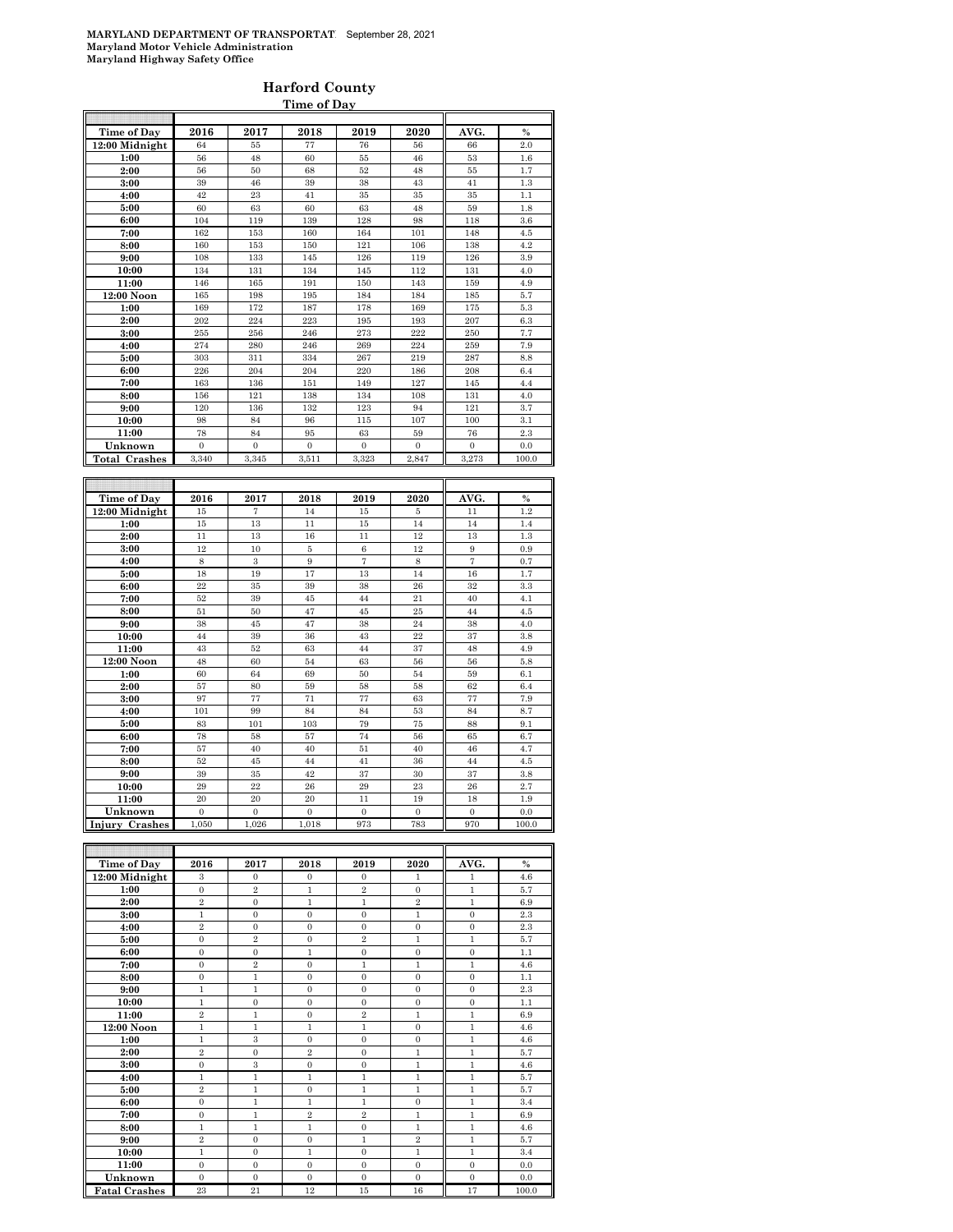#### **Harford County Driver Age**

| Driver Age                           | 2016  | 2017  | 2018           | 2019  | 2020  | AVG.  | $\%$  |
|--------------------------------------|-------|-------|----------------|-------|-------|-------|-------|
| 15 and Under                         | 5     | 12    | $\overline{2}$ | 3     | 8     | 6     | 0.1   |
| 16                                   | 48    | 48    | 43             | 37    | 28    | 41    | 0.7   |
| 17                                   | 147   | 158   | 162            | 139   | 104   | 142   | 2.4   |
| 18                                   | 187   | 169   | 173            | 154   | 119   | 160   | 2.7   |
| 19                                   | 165   | 158   | 172            | 129   | 128   | 150   | 2.5   |
| 20                                   | 163   | 146   | 146            | 137   | 130   | 144   | 2.4   |
| $21 - 24$                            | 631   | 572   | 640            | 543   | 456   | 568   | 9.6   |
| $25 -$<br>29                         | 711   | 713   | 702            | 731   | 552   | 682   | 11.5  |
| 34<br>30<br>$\overline{\phantom{a}}$ | 532   | 522   | 614            | 566   | 544   | 556   | 9.4   |
| 39<br>$35 -$                         | 479   | 530   | 513            | 578   | 411   | 502   | 8.5   |
| $40 - 44$                            | 457   | 415   | 439            | 423   | 339   | 415   | 7.0   |
| $45 - 49$                            | 475   | 450   | 449            | 402   | 296   | 414   | 7.0   |
| $50 - 54$                            | 486   | 440   | 446            | 395   | 344   | 422   | 7.1   |
| 55 -<br>59                           | 404   | 437   | 422            | 391   | 327   | 396   | 6.7   |
| $60 -$<br>64                         | 300   | 339   | 319            | 342   | 295   | 319   | 5.4   |
| $65 - 69$                            | 206   | 247   | 237            | 219   | 172   | 216   | 3.6   |
| $70 - 79$                            | 242   | 284   | 289            | 296   | 225   | 267   | 4.5   |
| $80 +$                               | 112   | 101   | 116            | 123   | 124   | 115   | 1.9   |
| Unknown                              | 375   | 378   | 437            | 440   | 421   | 410   | 6.9   |
| <b>Total Drivers</b>                 | 6,125 | 6,119 | 6,321          | 6,048 | 5,023 | 5,927 | 100.0 |
|                                      |       |       |                |       |       |       |       |
|                                      |       |       |                |       |       |       |       |

| Driver Age             | 2016           | 2017           | 2018           | 2019           | 2020           | AVG.           | $\%$  |
|------------------------|----------------|----------------|----------------|----------------|----------------|----------------|-------|
| 15 and Under           | $\overline{2}$ | $\overline{2}$ | $\mathbf{0}$   | $\overline{2}$ | $\overline{2}$ | $\overline{2}$ | 0.2   |
| 16                     | 9              | 10             | 6              | 3              | $\overline{4}$ | 6              | 0.7   |
| 17                     | 37             | 21             | 21             | 27             | 9              | 23             | 2.4   |
| 18                     | 29             | 31             | 22             | 25             | 24             | 26             | 2.8   |
| 19                     | 25             | 26             | 19             | 14             | 18             | 20             | 2.2   |
| 20                     | 24             | 25             | 23             | 21             | 22             | 23             | 2.4   |
| $21 - 24$              | 105            | 90             | 92             | 67             | 82             | 87             | 9.2   |
| 29<br>$25 -$           | 117            | 99             | 123            | 130            | 87             | 111            | 11.8  |
| 34<br>$30 -$           | 104            | 84             | 92             | 80             | 69             | 86             | 9.1   |
| $35 - 39$              | 83             | 89             | 75             | 89             | 59             | 79             | 8.4   |
| $40 - 44$              | 64             | 57             | 67             | 68             | 56             | 62             | 6.6   |
| $45 -$<br>49           | 82             | 89             | 77             | 65             | 54             | 73             | 7.8   |
| 54<br>$50 -$           | 106            | 93             | 83             | 72             | 54             | 82             | 8.6   |
| 55 -<br>59             | 83             | 82             | 84             | 65             | 55             | 74             | 7.8   |
| $60 - 64$              | 61             | 66             | 59             | 70             | 50             | 61             | 6.5   |
| 69<br>65 -             | 46             | 53             | 48             | 42             | 34             | 45             | 4.7   |
| $70 - 79$              | 45             | 71             | 67             | 66             | 44             | 59             | 6.2   |
| $80 +$                 | 26             | 29             | 23             | 15             | 26             | 24             | 2.5   |
| Unknown                | $\overline{2}$ | $\overline{2}$ | $\overline{0}$ | 3              | 3              | $\overline{2}$ | 0.2   |
| <b>Injured Drivers</b> | 1,050          | 1,019          | 981            | 924            | 752            | 945            | 100.0 |

| Driver Age               | 2016           | 2017           | 2018           | 2019           | 2020           | AVG.             | $\%$  |
|--------------------------|----------------|----------------|----------------|----------------|----------------|------------------|-------|
| 15 and Under             | $\Omega$       | $\Omega$       | $\Omega$       | $\Omega$       | $\Omega$       | $\overline{0}$   | 0.0   |
| 16                       | $\overline{0}$ | $\overline{0}$ | $\theta$       | $\Omega$       | $\overline{0}$ | $\overline{0}$   | 0.0   |
| 17                       | $\overline{0}$ | $\overline{1}$ | $\overline{0}$ | $\overline{0}$ | $\overline{0}$ | $\overline{0}$   | 1.7   |
| 18                       | $\overline{0}$ | $\overline{0}$ | $\Omega$       | $\Omega$       | $\overline{0}$ | $\overline{0}$   | 0.0   |
| 19                       | 1              | $\overline{0}$ | $\theta$       | $\Omega$       | $\overline{0}$ | $\overline{0}$   | 1.7   |
| 20                       | 1              | $\overline{0}$ | $\overline{0}$ | 1              | $\overline{0}$ | $\overline{0}$   | 3.3   |
| $21 - 24$                | 1              | $\overline{0}$ | $\mathbf{1}$   | $\Omega$       | $\mathbf{1}$   | 1                | 5.0   |
| $25 - 29$                | 3              | $\overline{2}$ | 1              | 1              | $\overline{2}$ | $\overline{2}$   | 15.0  |
| $30 - 34$                | $\overline{0}$ | $\overline{0}$ | $\overline{2}$ | $\overline{0}$ | $\overline{0}$ | $\boldsymbol{0}$ | 3.3   |
| $35 - 39$                | 3              | $\overline{2}$ | $\overline{0}$ | 1              | $\mathbf{1}$   | $\overline{1}$   | 11.7  |
| $40 - 44$                | 1              | 3              | 1              | $\overline{2}$ | $\mathbf{1}$   | $\overline{2}$   | 13.3  |
| $45 - 49$                | 3              | $\mathbf{1}$   | $\mathbf{1}$   | 1              | $\mathbf{1}$   | 1                | 11.7  |
| $50 - 54$                | $\overline{0}$ | $\overline{2}$ | 1              | $\overline{2}$ | $\overline{4}$ | $\overline{2}$   | 15.0  |
| $55 - 59$                | 1              | $\overline{0}$ | $\Omega$       | 1              | $\mathbf{1}$   | $\overline{1}$   | 5.0   |
| $60 - 64$                | 1              | $\Omega$       | $\theta$       | $\Omega$       | 1              | $\overline{0}$   | 3.3   |
| $65 - 69$                | $\overline{0}$ | $\overline{2}$ | $\Omega$       | $\Omega$       | $\overline{0}$ | $\overline{0}$   | 3.3   |
| $70 - 79$                | $\overline{2}$ | $\overline{0}$ | $\Omega$       | $\Omega$       | 1              | 1                | 5.0   |
| $80 +$                   | $\overline{0}$ | $\overline{0}$ | $\mathbf{1}$   | $\Omega$       | $\mathbf{0}$   | $\overline{0}$   | 1.7   |
| Unknown                  | $\overline{0}$ | $\overline{0}$ | $\overline{0}$ | $\overline{0}$ | $\overline{0}$ | $\overline{0}$   | 0.0   |
| <b>Driver Fatalities</b> | 17             | 13             | 8              | 9              | 13             | 12               | 100.0 |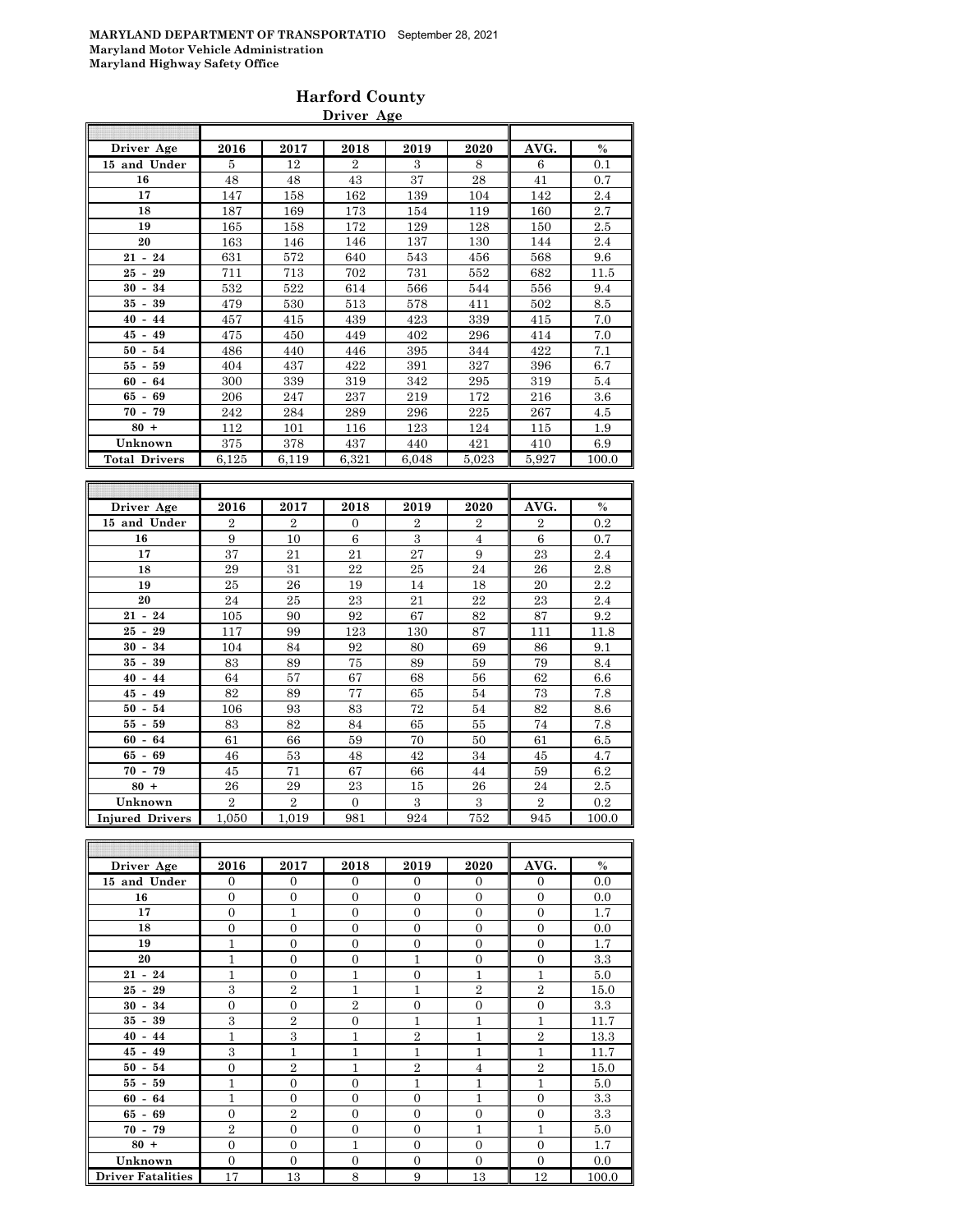| Driver Gender        | 2016  | 2017  | 2018  | 2019  | 2020  | AVG.  | $\frac{0}{0}$ |
|----------------------|-------|-------|-------|-------|-------|-------|---------------|
| Male                 | 3,339 | 3,329 | 3,399 | 3,306 | 2,775 | 3,230 | 54.5          |
| Female               | 2,370 | 2,369 | 2,437 | 2,276 | 1,820 | 2,254 | 38.0          |
| Unknown              | 416   | 421   | 485   | 466   | 428   | 443   | 7.5           |
| <b>Total Drivers</b> | 6,125 | 6,119 | 6,321 | 6,048 | 5,023 | 5,927 | 100.0         |
|                      |       |       |       |       |       |       |               |

## **Harford County**

 **Driver Gender**

| Driver Gender          | 2016 | 2017  | 2018 | 2019 | 2020 | AVG. | $\frac{0}{0}$ |
|------------------------|------|-------|------|------|------|------|---------------|
| Male                   | 490  | 496   | 495  | 478  | 387  | 469  | 49.6          |
| Female                 | 552  | 512   | 477  | 441  | 358  | 468  | 49.5          |
| Unknown                |      |       |      |      |      |      | 0.8           |
| <b>Driver Injuries</b> | ,050 | 1,019 | 981  | 924  | 752  | 945  | 100.0         |

| Driver Gender            | 2016   | 2017   | 2018 | 2019 | 2020   | AVG.   | $\%$  |
|--------------------------|--------|--------|------|------|--------|--------|-------|
| Male                     | $15\,$ | $10\,$ |      |      | $10\,$ | $10\,$ | 80.0  |
| Female                   |        |        |      |      |        |        | 20.0  |
| Unknown                  |        |        |      |      |        |        | 0.0   |
| <b>Driver Fatalities</b> | 17     | 13     |      |      | 13     | 12     | 100.0 |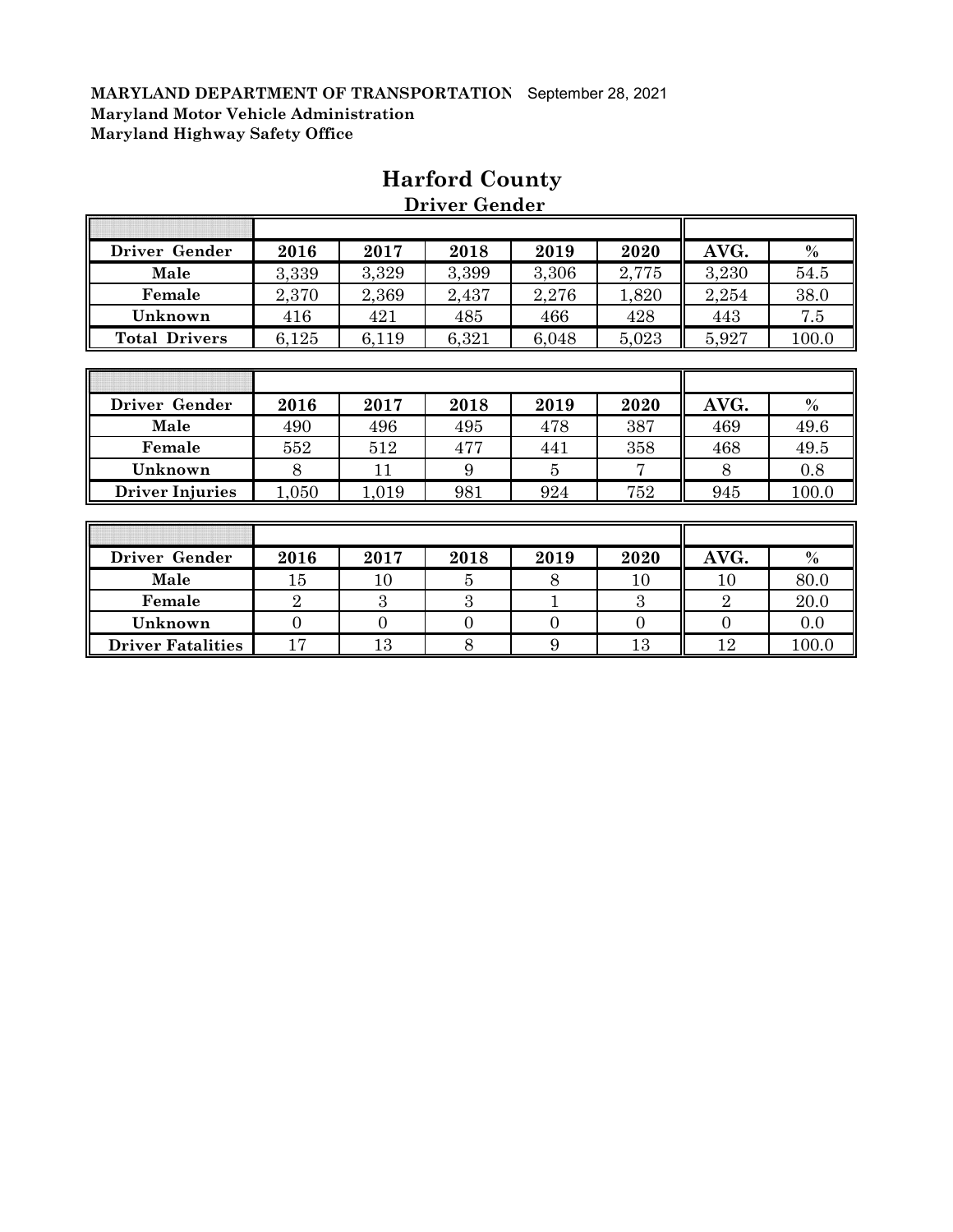$\mathsf{r}$ 

#### **Harford County Driver Safety Equipment Use**

| <b>Safety Equipment</b>             | 2016               | 2017                   | 2018             | 2019             | 2020             | AVG.             | $\%$          |
|-------------------------------------|--------------------|------------------------|------------------|------------------|------------------|------------------|---------------|
| Not Applicable                      | 130                | 115                    | 100              | 134              | 112              | 118              | 2.0           |
|                                     |                    |                        |                  |                  |                  |                  |               |
| None                                | 103                | 89                     | 86               | 115              | 110              | 101              | 1.7           |
| Lap belt only                       | 9                  | 7                      | 12               | 11               | 7                | 9                | 0.2           |
| Shoulder belt only                  | 23                 | 20                     | 18               | 17               | 15               | 19               | 0.3           |
| Shoulder/Lap belt(s)                | 5,280              | 5,260                  | 5,452            | 5,091            | 4,211            | 5,059            | 85.3          |
| Child/Youth restraint               | 0                  | 0                      | 0                | 0                | 0                | 0                | 0.0           |
|                                     |                    |                        |                  |                  |                  |                  |               |
| Child restraint forward             | $\mathbf{0}$       | $\mathbf{0}$           | $\mathbf{0}$     | $\overline{0}$   | $\overline{0}$   | $\boldsymbol{0}$ | 0.0           |
| Child restraint rear                | 0                  | $\boldsymbol{0}$       | $\boldsymbol{0}$ | 0                | $\boldsymbol{0}$ | $\boldsymbol{0}$ | 0.0           |
| <b>Booster seat</b>                 | $\mathbf{0}$       | $\mathbf{0}$           | $\overline{0}$   | $\overline{0}$   | $\mathbf{0}$     | $\mathbf{0}$     | 0.0           |
| Child restraint unknow              | $\mathbf{0}$       | $\overline{2}$         | $\overline{0}$   | $\overline{0}$   | $\mathbf{1}$     | 1                | 0.0           |
| Mc/Bike helmet                      | 41                 | 46                     | 28               | 35               | 27               | 35               | 0.6           |
|                                     |                    |                        |                  |                  |                  |                  |               |
| Mc/bike shield only                 | 3                  | $\mathbf{1}$           | $\boldsymbol{0}$ | $\overline{0}$   | $\boldsymbol{0}$ | $\mathbf{1}$     | 0.0           |
| Mc/bike helmet & shield             | 24                 | 25                     | 11               | 9                | 17               | 17               | 0.3           |
| Protective pads                     | $\mathbf{0}$       | $\boldsymbol{0}$       | $\mathbf{1}$     | $\mathbf{1}$     | $\mathbf{1}$     | $\mathbf{1}$     | 0.0           |
| Reflective clothing                 | 0                  | 1                      | $\mathbf{0}$     | 1                | 0                | $\overline{0}$   | 0.0           |
| Lighting                            | $\mathbf{0}$       | $\mathbf{0}$           | $\overline{0}$   | $\overline{0}$   | $\mathbf{1}$     | $\overline{0}$   | 0.0           |
|                                     |                    |                        |                  |                  |                  |                  |               |
| Air bag only                        | $\boldsymbol{0}$   | $\boldsymbol{0}$       | $\boldsymbol{0}$ | $\mathbf{0}$     | 0                | $\mathbf{0}$     | 0.0           |
| Air bag and belts                   | $\overline{0}$     | $\overline{0}$         | $\overline{0}$   | $\overline{0}$   | $\overline{0}$   | $\overline{0}$   | 0.0           |
| Other                               | 5                  | 4                      | 5                | 4                | 4                | 4                | 0.1           |
| Unknown                             | 507                | 549                    | 608              | 630              | 517              | 562              | 9.5           |
| <b>Total Drivers</b>                | 6.125              | 6.119                  | 6,321            | 6,048            | 5.023            | 5.927            | 100.0         |
|                                     |                    |                        |                  |                  |                  |                  |               |
|                                     |                    |                        |                  |                  |                  |                  |               |
|                                     |                    |                        |                  |                  |                  |                  |               |
| <b>Safety Equipment</b>             | 2016               | 2017                   | 2018             | 2019             | 2020             | AVG.             | $\%$          |
| Not Applicable                      | 9                  | 11                     | 15               | 14               | 10               | 12               | 1.2           |
| None                                | 36                 | 36                     | 38               | 55               | 51               | 43               | 4.6           |
|                                     |                    |                        |                  |                  |                  |                  |               |
| Lap belt only                       | 1                  | $\mathbf{0}$           | 1                | 0                | 1                | 1                | 0.1           |
| Shoulder belt only                  | 7                  | 6                      | 6                | $\overline{2}$   | $\overline{2}$   | 5                | 0.5           |
| Shoulder/Lap belt(s)                | 918                | 877                    | 863              | 793              | 625              | 815              | 86.2          |
| Child/Youth restraint               | $\mathbf{0}$       | $\mathbf{0}$           | $\mathbf{0}$     | $\mathbf{0}$     | $\mathbf{0}$     | $\mathbf{0}$     | 0.0           |
| Child restraint forward             | $\mathbf{0}$       | $\boldsymbol{0}$       | $\boldsymbol{0}$ | 0                | $\boldsymbol{0}$ | $\boldsymbol{0}$ | 0.0           |
|                                     |                    |                        |                  |                  |                  |                  |               |
| Child restraint rear                | $\mathbf{0}$       | $\mathbf{0}$           | $\overline{0}$   | $\overline{0}$   | $\overline{0}$   | $\overline{0}$   | 0.0           |
| <b>Booster seat</b>                 | $\mathbf{0}$       | $\mathbf{0}$           | $\overline{0}$   | $\overline{0}$   | $\overline{0}$   | $\overline{0}$   | 0.0           |
| Child restraint unknow              | 0                  | 0                      | $\boldsymbol{0}$ | 0                | $\mathbf{0}$     | $\mathbf{0}$     | 0.0           |
| Mc/Bike helmet                      | 31                 | 37                     | 20               | $^{20}$          | 21               | 26               | 2.7           |
| Mc/bike shield only                 | 1                  | 1                      | $\boldsymbol{0}$ | 0                | $\mathbf{0}$     | $\mathbf{0}$     | 0.0           |
|                                     |                    |                        |                  |                  |                  |                  |               |
| Mc/bike helmet & shield             | 21                 | 21                     | 8                | $\overline{7}$   | 10               | 13               | 1.4           |
| Protective pads                     | $\mathbf{0}$       | $\mathbf{0}$           | 0                | 0                | $\mathbf{0}$     | $\mathbf{0}$     | 0.0           |
| Reflective clothing                 | $\overline{0}$     | $\overline{0}$         | $\overline{0}$   | $\overline{0}$   | $\overline{0}$   | $\overline{0}$   | 0.0           |
| Lighting                            | $\boldsymbol{0}$   | $\boldsymbol{0}$       | $\boldsymbol{0}$ | 0                | $\boldsymbol{0}$ | $\boldsymbol{0}$ | 0.0           |
| Air bag only                        | $\mathbf{0}$       | $\mathbf{0}$           | $\overline{0}$   | $\overline{0}$   | $\overline{0}$   | $\mathbf{0}$     | 0.0           |
| Air bag and belts                   |                    |                        |                  | $\overline{0}$   |                  | $\overline{0}$   |               |
|                                     | $\boldsymbol{0}$   | $\boldsymbol{0}$       | $\boldsymbol{0}$ |                  | $\boldsymbol{0}$ |                  | 0.0           |
| Other                               | $\boldsymbol{0}$   | 1                      | $\overline{0}$   | $\overline{0}$   | $\overline{0}$   | $\overline{0}$   | 0.0           |
| Unknown                             | 26                 | 29                     | 30               | 33               | 32               | 30               | 3.2           |
| Driver Injuries                     | 1,050              | 1,019                  | 981              | 924              | 752              | 945              | 100.0         |
|                                     |                    |                        |                  |                  |                  |                  |               |
|                                     |                    |                        |                  |                  |                  |                  |               |
|                                     |                    |                        |                  |                  |                  |                  |               |
| <b>Safety Equipment</b>             | 2016               | 2017                   | 2018             | 2019             | 2020             | AVG.             | %             |
| Not Applicable                      | 0                  | $\mathbf{0}$           | $\mathbf{0}$     | 0                | $\mathbf{0}$     | $\boldsymbol{0}$ | 0.0           |
| None                                | 7                  | 7                      | $\overline{2}$   | $\,3$            | 5                | $\bf 5$          | 40.0          |
| Lap belt only                       | $\boldsymbol{0}$   | $\boldsymbol{0}$       | $\overline{0}$   | $\boldsymbol{0}$ | $\boldsymbol{0}$ | $\boldsymbol{0}$ | 0.0           |
| Shoulder belt only                  | $\boldsymbol{0}$   | $\boldsymbol{0}$       | $\boldsymbol{0}$ | 0                | $\boldsymbol{0}$ | $\boldsymbol{0}$ | 0.0           |
| Shoulder/Lap belt(s)                |                    |                        |                  |                  |                  |                  |               |
|                                     | 6                  | $\overline{4}$         | $\overline{4}$   | $\mathbf{1}$     | 3                | $\overline{4}$   | 30.0          |
| Child/Youth restraint               | $\mathbf{0}$       | $\mathbf{0}$           | $\overline{0}$   | $\overline{0}$   | $\overline{0}$   | $\overline{0}$   | 0.0           |
| Child restraint forward             | 0                  | 0                      | $\boldsymbol{0}$ | 0                | $\boldsymbol{0}$ | $\boldsymbol{0}$ | 0.0           |
| Child restraint rear                | $\boldsymbol{0}$   | $\boldsymbol{0}$       | $\boldsymbol{0}$ | $\overline{0}$   | $\boldsymbol{0}$ | $\boldsymbol{0}$ | 0.0           |
| <b>Booster seat</b>                 | 0                  | $\boldsymbol{0}$       | $\boldsymbol{0}$ | 0                | $\boldsymbol{0}$ | $\boldsymbol{0}$ | 0.0           |
| Child restraint unk.                | $\mathbf{0}$       | $\mathbf{0}$           | $\overline{0}$   | $\overline{0}$   | $\overline{0}$   | $\overline{0}$   | 0.0           |
|                                     |                    |                        |                  |                  |                  |                  |               |
| Mc/Bike helmet                      | 3                  | 1                      | 1                | $\overline{4}$   | 1                | $\overline{2}$   | 16.7          |
| Mc/bike shield only                 | $\mathbf{0}$       | $\boldsymbol{0}$       | $\overline{0}$   | $\overline{0}$   | $\boldsymbol{0}$ | $\overline{0}$   | 0.0           |
| Mc/bike helmet & shield             | $\boldsymbol{0}$   | $\mathbf{1}$           | $\boldsymbol{0}$ | 0                | 1                | $\boldsymbol{0}$ | 3.3           |
| Protective pads                     | $\mathbf{0}$       | $\mathbf{0}$           | $\overline{0}$   | $\overline{0}$   | $\overline{0}$   | $\overline{0}$   | 0.0           |
| Reflective clothing                 | $\boldsymbol{0}$   | $\boldsymbol{0}$       | $\boldsymbol{0}$ | $\boldsymbol{0}$ | $\boldsymbol{0}$ | $\boldsymbol{0}$ | 0.0           |
|                                     |                    |                        |                  |                  |                  |                  | 0.0           |
|                                     |                    |                        |                  |                  |                  |                  |               |
| Lighting                            | 0                  | $\boldsymbol{0}$       | $\mathbf{0}$     | 0                | $\overline{0}$   | $\overline{0}$   |               |
| Air bag only                        | $\boldsymbol{0}$   | $\boldsymbol{0}$       | $\boldsymbol{0}$ | 0                | $\boldsymbol{0}$ | $\boldsymbol{0}$ | 0.0           |
| Air bag and belts                   | $\boldsymbol{0}$   | $\boldsymbol{0}$       | $\boldsymbol{0}$ | 0                | $\boldsymbol{0}$ | $\boldsymbol{0}$ | 0.0           |
| Other                               | $\boldsymbol{0}$   | $\mathbf{0}$           | $\overline{0}$   | $\overline{0}$   | $\overline{0}$   | $\overline{0}$   | 0.0           |
|                                     |                    |                        |                  |                  |                  |                  |               |
| Unknown<br><b>Driver Fatalities</b> | $\mathbf{1}$<br>17 | $\boldsymbol{0}$<br>13 | 1<br>8           | 1<br>9           | 3<br>13          | 1<br>12          | 10.0<br>100.0 |

**Note: None & Air Bag are counted as no safety equipment in use.**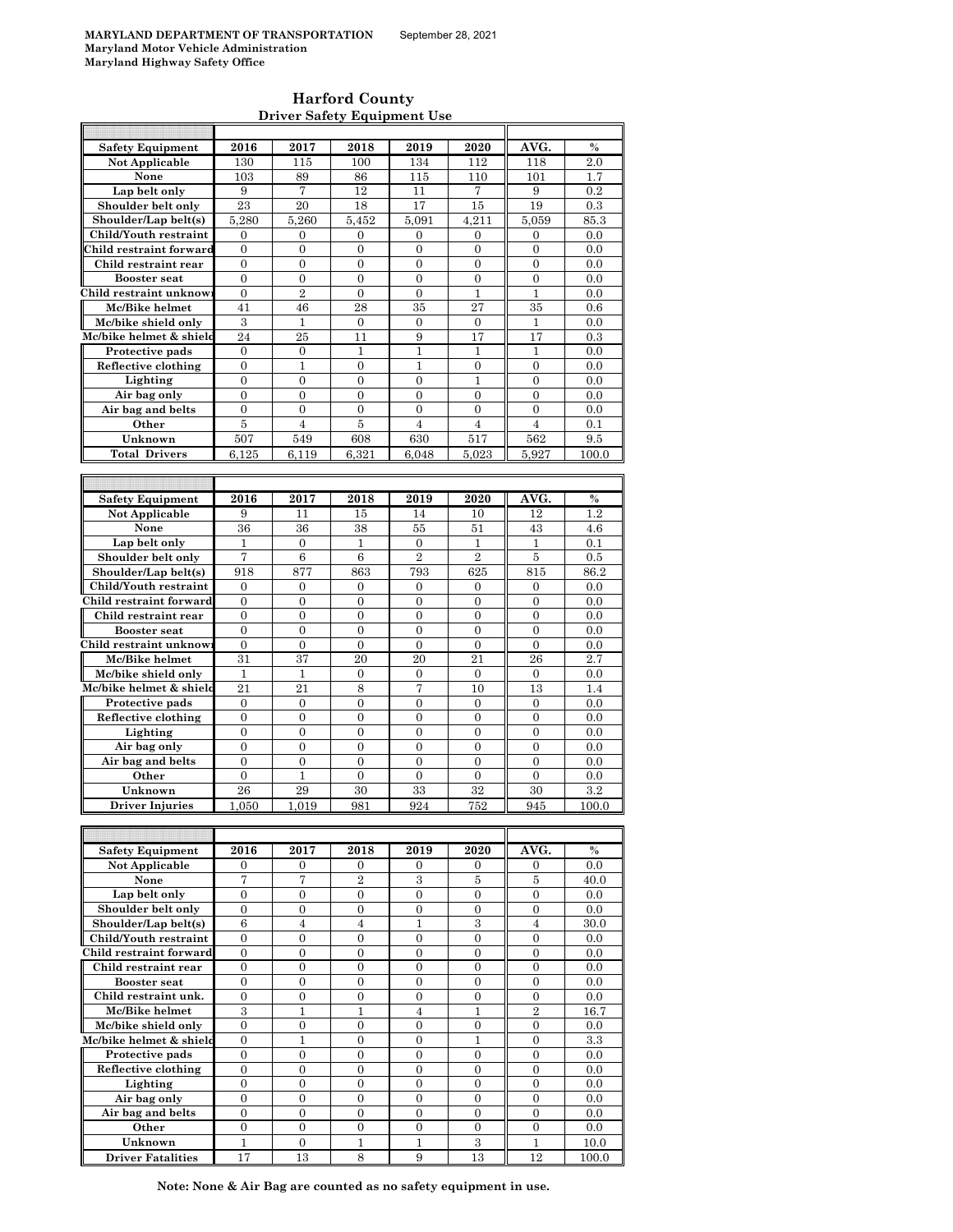|                                      |                       |                       | r assenger nge        |                       |                       |                       |              |
|--------------------------------------|-----------------------|-----------------------|-----------------------|-----------------------|-----------------------|-----------------------|--------------|
| Passenger Age                        | 2016                  | 2017                  | 2018                  | 2019                  | 2020                  | AVG.                  | $\%$         |
| Under 5                              | 192                   | 192                   | 202                   | 150                   | 137                   | 175                   | 9.8          |
| $5-9$                                | 165                   | 212                   | 178                   | 210                   | 108                   | 175                   | 9.8          |
| $10 - 11$                            | 90                    | 90                    | 82                    | 85                    | 44                    | 78                    | 4.4          |
| $12 - 13$                            | 144                   | 81                    | $63\,$                | 70                    | 52                    | $82\,$                | 4.6          |
| $14 - 15$                            | 121                   | 115                   | 71                    | 94                    | 60                    | 92                    | 5.2          |
| $16 - 17$                            | 114                   | 132                   | 151                   | 142                   | 86                    | 125                   | 7.0          |
| $18 - 19$                            | 100                   | 100                   | 115                   | 113                   | 111                   | 108                   | 6.1          |
| $20 - 24$                            | 175                   | 185                   | 219                   | 190                   | 183                   | 190                   | 10.7         |
| $25 - 29$                            | 110                   | 136                   | 167                   | 131                   | 103                   | 129                   | 7.3          |
| $30 - 34$                            | 90                    | 98                    | 116                   | 105                   | 93                    | 100                   | 5.6          |
| $35 - 39$                            | 63                    | 81                    | 86                    | 93                    | 67                    | 78                    | 4.4          |
| $40 - 44$                            | 67                    | 69                    | 85                    | 90                    | 52                    | 73                    | 4.1          |
| $45 - 49$                            | 61                    | 68                    | 64                    | 58                    | 52                    | 61                    | 3.4          |
| $50 - 54$                            | 69                    | 67                    | 72                    | 78                    | 45                    | 66                    | 3.7          |
| $55 - 59$                            | 53                    | 61                    | 74                    | 42                    | 44                    | 55                    | 3.1          |
| $60 - 64$                            | 54                    | 44                    | 69                    | 56                    | 39                    | 52                    | 2.9          |
| $65 - 69$                            | 49                    | 43                    | 53                    | 34                    | 30                    | 42                    | 2.4          |
| $70 - 79$                            | 53                    | 54                    | 60                    | 66                    | 43                    | 55                    | 3.1          |
| $80 +$                               | 41                    | 57                    | 36                    | 45                    | 23                    | 40                    | 2.3          |
| Unknown                              | 3                     | $\overline{0}$        | $\overline{0}$        | $\overline{0}$        | $\overline{0}$        | $\mathbf{1}$          | 0.0          |
| <b>Total Passengers</b>              | 1,814                 | 1,885                 | 1,963                 | 1,852                 | 1,372                 | 1,777                 | 100.0        |
|                                      |                       |                       |                       |                       |                       |                       |              |
|                                      |                       |                       |                       |                       |                       |                       |              |
|                                      |                       |                       |                       |                       |                       |                       |              |
| Passenger Age                        | 2016                  | 2017                  | 2018                  | 2019                  | 2020                  | AVG.                  | %            |
| Under 5                              | 43                    | 36                    | 34                    | 21                    | 26                    | 32                    | 9.3          |
| $5-9$                                | 28                    | 34                    | 24                    | 40                    | 22                    | 30                    | 8.6          |
| $10 - 11$                            | 19                    | 15                    | 14                    | 15                    | 3                     | 13                    | 3.8          |
| $12 - 13$                            | 19                    | 13                    | 12                    | $\,8\,$               | 5                     | 11                    | $\!3.3$      |
| $14 - 15$                            | 14                    | 33                    | $\boldsymbol{9}$      | 18                    | $\,6$                 | 16                    | 4.7          |
| $16 - 17$                            | 23                    | 20                    | 25                    | 24                    | 12                    | 21                    | 6.1          |
| $18 - 19$                            | 23                    | 13                    | 19                    | 15                    | 31                    | 20                    | 5.9          |
| $20 - 24$                            | 48                    | 30                    | 48                    | 26                    | 27                    | 36                    | 10.4         |
| $25 - 29$                            | 20                    | 24                    | 26                    | 25                    | 17                    | 22                    | 6.5          |
| $30 - 34$                            | 26                    | 24                    | 22                    | 17                    | 20                    | 22                    | 6.3          |
| $35 - 39$                            | 13                    | 15                    | 16                    | 20                    | $\,8\,$               | 14                    | 4.2          |
| $40 - 44$                            | 11                    | 18                    | 16                    | 10                    | 9                     | 13                    | 3.7          |
| 45 -<br>49                           | 14                    | 14                    | 16                    | 9                     | 7                     | 12                    | 3.5          |
| $50 - 54$                            | 18                    | 15                    | 13                    | 22                    | 11                    | 16                    | 4.6          |
| $55 - 59$                            | 15                    | 14                    | 19                    | 6                     | 9                     | 13                    | 3.7          |
| 64<br>$60 -$                         | 14                    | 12                    | 23                    | 15                    | 6                     | 14                    | 4.1          |
| $65 - 69$                            | 13                    | 13                    | 14                    | 7                     | 10                    | 11                    | 3.3          |
| $70 - 79$                            | 22                    | 14                    | 12                    | 19                    | 12                    | 16                    | 4.6          |
| $80 +$                               | 21                    | 9                     | $\overline{7}$        | 10                    | 11                    | 12                    | 3.4          |
| Unknown<br><b>Injured Passengers</b> | $\overline{0}$<br>404 | $\overline{0}$<br>366 | $\overline{0}$<br>369 | $\overline{0}$<br>327 | $\overline{0}$<br>252 | $\overline{0}$<br>344 | 0.0<br>100.0 |

| Passenger Age               | 2016           | 2017           | 2018           | 2019           | 2020           | AVG.           | $\%$  |
|-----------------------------|----------------|----------------|----------------|----------------|----------------|----------------|-------|
| Under 5                     | $\mathbf{1}$   | $\Omega$       | $\Omega$       | $\mathbf{0}$   | $\Omega$       | $\overline{0}$ | 6.3   |
| $5-9$                       | $\overline{0}$ | $\overline{0}$ | $\overline{0}$ | $\mathbf{1}$   | $\overline{0}$ | $\mathbf{0}$   | 6.3   |
| $10 - 11$                   | $\Omega$       | $\Omega$       | $\Omega$       | $\Omega$       | $\Omega$       | $\Omega$       | 0.0   |
| $12 - 13$                   | $\Omega$       | $\Omega$       | $\Omega$       | $\Omega$       | $\Omega$       | $\Omega$       | 0.0   |
| $14 - 15$                   | $\overline{0}$ | 1              | $\overline{0}$ | $\mathbf{0}$   | $\overline{0}$ | $\mathbf{0}$   | 6.3   |
| $16 - 17$                   | $\overline{0}$ | $\mathbf{0}$   | $\Omega$       | $\mathbf{0}$   | $\Omega$       | $\Omega$       | 0.0   |
| $18 - 19$                   | $\overline{0}$ | 1              | $\overline{0}$ | 1              | $\overline{0}$ | $\mathbf{0}$   | 12.5  |
| $20 - 24$                   | $\Omega$       | $\Omega$       | $\Omega$       | $\mathbf{0}$   | 1              | $\Omega$       | 6.3   |
| $25 - 29$                   | $\mathbf{1}$   | $\mathbf{0}$   | $\overline{0}$ | $\mathbf{0}$   | $\overline{0}$ | $\mathbf{0}$   | 6.3   |
| $30 - 34$                   | $\overline{0}$ | $\overline{0}$ | $\overline{0}$ | $\mathbf{0}$   | $\mathbf{1}$   | $\mathbf{0}$   | 6.3   |
| $35 - 39$                   | $\overline{0}$ | $\mathbf{0}$   | $\mathbf{0}$   | 1              | $\mathbf{0}$   | $\Omega$       | 6.3   |
| $40 - 44$                   | $\Omega$       | $\Omega$       | $\mathbf{0}$   | 1              | $\mathbf{0}$   | $\mathbf{0}$   | 6.3   |
| $45 - 49$                   | $\overline{0}$ | $\mathbf{0}$   | 1              | 1              | $\Omega$       | $\mathbf{0}$   | 12.5  |
| $50 - 54$                   | $\overline{0}$ | $\mathbf{0}$   | $\overline{0}$ | $\mathbf{0}$   | $\overline{0}$ | $\mathbf{0}$   | 0.0   |
| $55 - 59$                   | $\overline{0}$ | 1              | $\mathbf{0}$   | $\mathbf{0}$   | $\mathbf{0}$   | $\mathbf{0}$   | 6.3   |
| $60 - 64$                   | $\overline{0}$ | $\mathbf{0}$   | $\mathbf{0}$   | $\mathbf{0}$   | $\overline{0}$ | $\mathbf{0}$   | 0.0   |
| $65 - 69$                   | $\overline{0}$ | $\mathbf{0}$   | $\overline{0}$ | 1              | $\overline{0}$ | $\mathbf{0}$   | 6.3   |
| $70 - 79$                   | 1              | $\mathbf{0}$   | $\overline{0}$ | $\mathbf{0}$   | $\overline{0}$ | $\mathbf{0}$   | 6.3   |
| $80 +$                      | $\mathbf{0}$   | 1              | $\overline{0}$ | $\overline{0}$ | $\overline{0}$ | $\mathbf{0}$   | 6.3   |
| Unknown                     | $\Omega$       | $\mathbf{0}$   | $\mathbf{0}$   | $\mathbf{0}$   | $\overline{0}$ | $\mathbf{0}$   | 0.0   |
| <b>Passenger Fatalities</b> | 3              | $\overline{4}$ | 1              | 6              | $\overline{2}$ | 3              | 100.0 |

#### **Harford County Passenger Age**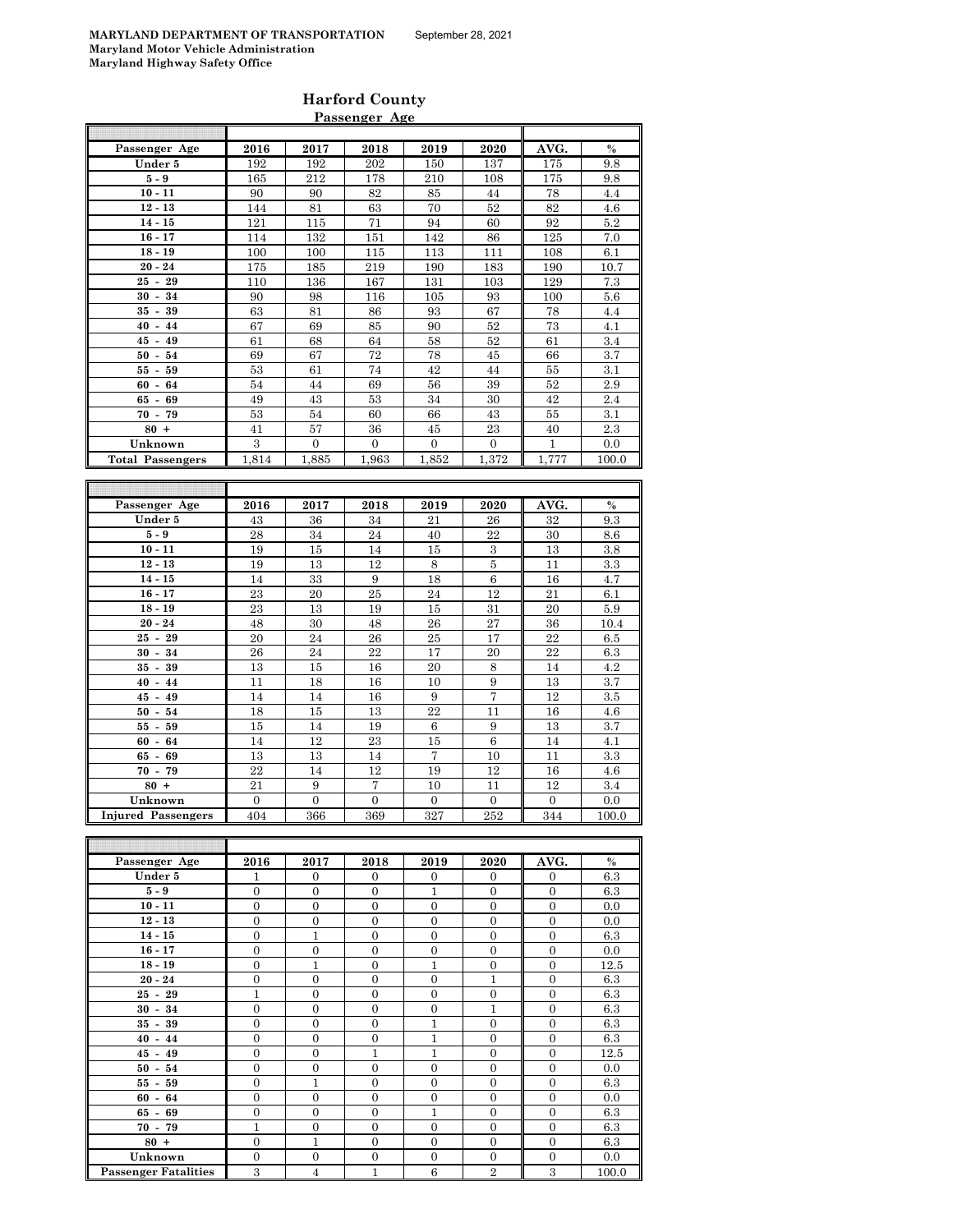|                             |                |                | 1 assenger gehück |                |                |                |       |
|-----------------------------|----------------|----------------|-------------------|----------------|----------------|----------------|-------|
|                             |                |                |                   |                |                |                |       |
| Passenger Gender            | 2016           | 2017           | 2018              | 2019           | 2020           | AVG.           | $\%$  |
| Male                        | 857            | 896            | 876               | 896            | 614            | 828            | 46.6  |
| Female                      | 943            | 966            | 1,067             | 941            | 746            | 933            | 52.5  |
| Unknown                     | 14             | 23             | 20                | 15             | 12             | 17             | 0.9   |
| <b>Total Passengers</b>     | 1,814          | 1,885          | 1,963             | 1,852          | 1,372          | 1,777          | 100.0 |
|                             |                |                |                   |                |                |                |       |
|                             |                |                |                   |                |                |                |       |
| Passenger Gender            | 2016           | 2017           | 2018              | 2019           | 2020           | AVG.           | $\%$  |
| Male                        | 163            | 136            | 131               | 123            | 98             | 130            | 37.9  |
| Female                      | 238            | 222            | 234               | 203            | 152            | 210            | 61.1  |
| Unknown                     | 3              | 8              | $\overline{4}$    | 1              | $\overline{2}$ | $\overline{4}$ | 1.0   |
| <b>Passenger Injuries</b>   | 404            | 366            | 369               | 327            | 252            | 344            | 100.0 |
|                             |                |                |                   |                |                |                |       |
|                             |                |                |                   |                |                |                |       |
| Passenger Gender            | 2016           | 2017           | 2018              | 2019           | 2020           | AVG.           | $\%$  |
| Male                        | $\overline{0}$ | $\overline{2}$ | 1                 | 6              | $\overline{0}$ | $\overline{2}$ | 56.3  |
| Female                      | 3              | $\overline{2}$ | $\overline{0}$    | $\overline{0}$ | $\overline{2}$ |                | 43.8  |
| Unknown                     | $\overline{0}$ | $\overline{0}$ | $\overline{0}$    | $\overline{0}$ | $\overline{0}$ | $\overline{0}$ | 0.0   |
| <b>Passenger Fatalities</b> | 3              | $\overline{4}$ | 1                 | 6              | $\overline{2}$ | 3              | 100.0 |

## **Harford County Passenger Gender**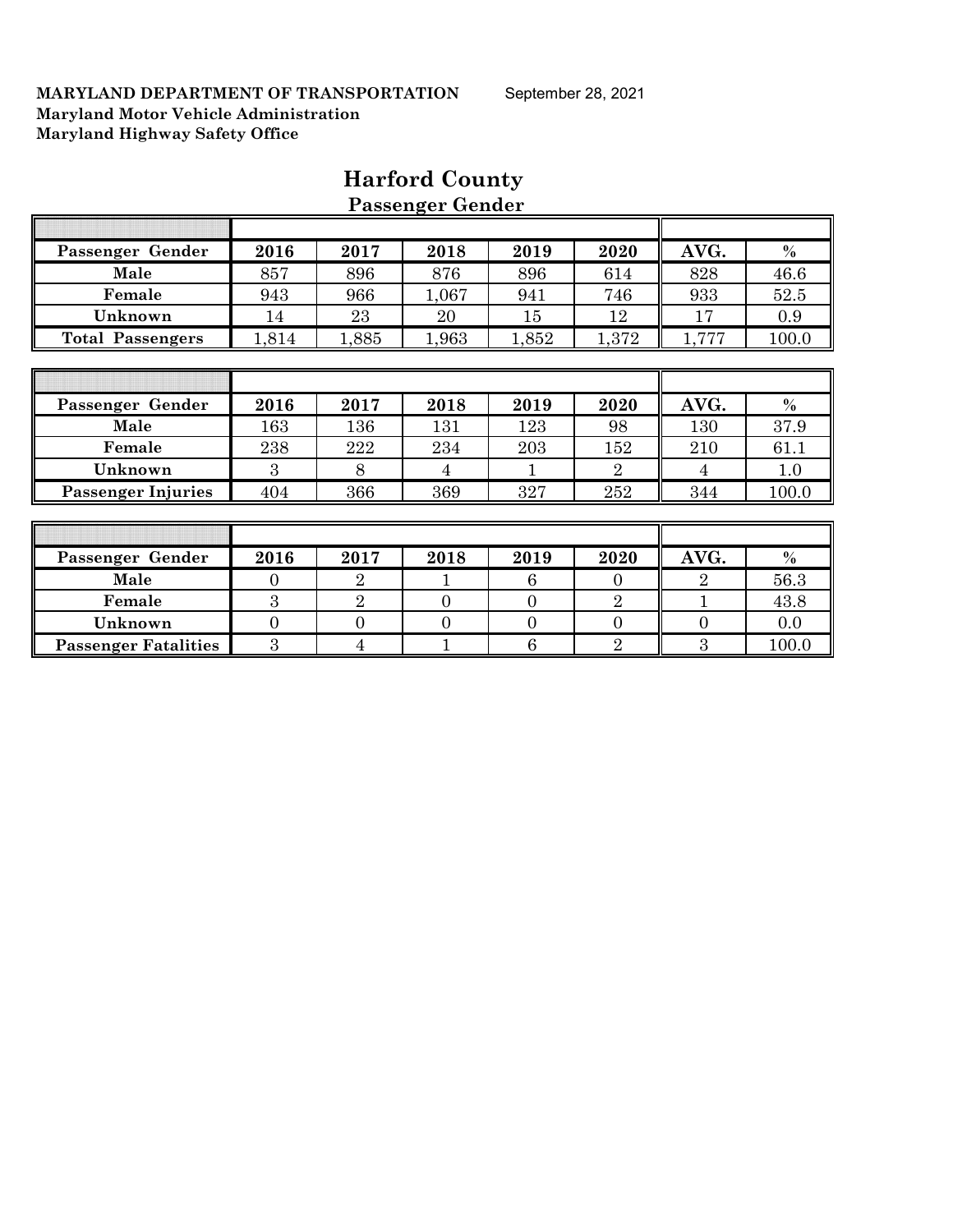| <b>Harford County</b>                 |
|---------------------------------------|
| <b>Passenger Safety Equipment Use</b> |

| <b>Safety Equipment</b>              | 2016                       | 2017                       | 2018                           | 2019           | 2020                  | AVG.                           | $\%$                      |
|--------------------------------------|----------------------------|----------------------------|--------------------------------|----------------|-----------------------|--------------------------------|---------------------------|
| Not Applicable                       | 68                         | 51                         | 41                             | 58             | 18                    | 47                             | 2.7                       |
| None                                 | 153                        | 159                        | 107                            | 114            | 68                    | 120                            | 6.8                       |
| Lap belt only                        | 7                          | 31                         | 18                             | 8              | 8                     | 14                             | $0.8\,$                   |
| Shoulder belt only                   | $\overline{7}$             | $\overline{4}$             | 3                              | $\overline{2}$ | $\mathbf{1}$          | 3                              | 0.2                       |
| Shoulder/Lap belt(s)                 | 1,259                      | 1,288                      | 1,494                          | 1,362          | 1,088                 | 1,298                          | 73.0                      |
| Child/Youth restraint                | $\overline{0}$             | $\overline{0}$             | $\overline{0}$                 | $\mathbf{0}$   | $\mathbf{0}$          | $\overline{0}$                 | 0.0                       |
| Child restraint forward              | 127                        | 139                        | 134                            | 140            | 91                    | 126                            | 7.1                       |
| Child restraint rear                 | 56                         | 43                         | 48                             | 43             | 36                    | 45                             | 2.5                       |
| <b>Booster seat</b>                  | 27                         | 45                         | 29                             | 24             | 29                    | 31                             | 1.7                       |
| Child restraint unk.                 | 27                         | 22                         | 5                              | 7              | 4                     | 13                             | 0.7                       |
| Mc/Bike helmet                       | 3                          | 3                          | 5                              | 3              | $\overline{2}$        | 3                              | 0.2                       |
| Mc/bike shield only                  | $\overline{0}$             | $\mathbf{1}$               | 0                              | $\overline{0}$ | $\overline{0}$        | $\overline{0}$                 | 0.0                       |
| Mc/bike helmet & shield              | $\overline{1}$             | $\overline{2}$             | $\theta$                       | 1              | 1                     | $\mathbf{1}$                   | 0.1                       |
| Protective pads                      | $\overline{0}$             | 0                          | $\overline{0}$                 | $\overline{0}$ | $\overline{0}$        | $\overline{0}$                 | 0.0                       |
| Reflective clothing                  | $\overline{0}$             | $\overline{0}$             | $\overline{2}$                 | $\overline{0}$ | $\overline{0}$        | $\overline{0}$                 | 0.0                       |
| Lighting                             | $\theta$                   | $\theta$                   | $\Omega$                       | $\theta$       | $\theta$              | $\theta$                       | 0.0                       |
| Air bag only                         | 0                          | 0                          | 0                              | $\overline{0}$ | $\overline{0}$        | $\overline{0}$                 | 0.0                       |
| Air bag and belts                    | $\theta$                   | $\theta$                   | $\theta$                       | $\theta$       | $\theta$              | $\theta$                       | 0.0                       |
| Other                                | $\mathbf{1}$               | 9                          | 9                              | 30             | $\overline{3}$        | 10                             | 0.6                       |
| Unknown                              | 78                         | 88                         | 68                             | 60             | 23                    | 63                             | 3.6                       |
| <b>Total Passengers</b>              | 1,814                      | 1,885                      | 1,963                          | 1,852          | 1,372                 | 1,777                          | 100.0                     |
|                                      |                            |                            |                                |                |                       |                                |                           |
|                                      |                            |                            |                                |                |                       |                                |                           |
|                                      |                            |                            |                                |                |                       |                                |                           |
| <b>Safety Equipment</b>              | 2016                       | 2017                       | 2018                           | 2019           | 2020                  | AVG.                           | $\frac{0}{0}$             |
| Not Applicable                       | 6                          | 31                         | 8                              | 8              | 3                     | 11                             | 3.3                       |
| None                                 | 16                         | 26                         | 27                             | 31             | 21                    | 24                             | 7.0                       |
| Lap belt only                        | $\mathbf{1}$               | $\mathbf{1}$               | 3                              | $\mathbf 1$    | $\overline{0}$        | $\mathbf{1}$                   | 0.3                       |
| Shoulder belt only                   | $\overline{2}$             | $\overline{2}$             | $\overline{0}$                 | 1              | $\overline{0}$        | 1                              | 0.3                       |
| Shoulder/Lap belt(s)                 | 307                        | 242                        | 275                            | 234            | 197                   | 251                            | 73.1                      |
| Child/Youth restraint                | $\mathbf{0}$               | $\mathbf{0}$               | $\mathbf{0}$                   | $\mathbf{0}$   | $\mathbf{0}$          | $\mathbf{0}$                   | 0.0                       |
| Child restraint forward              | 24                         | 26                         | 19                             | 24             | 14                    | 21                             | 6.2                       |
| Child restraint rear                 | 17                         | 6                          | 15                             | 7              | $\,6$                 | 10                             | 3.0                       |
| <b>Booster seat</b>                  | $\overline{4}$             | 8                          | 5                              | $\overline{4}$ | 7                     | 6                              | 1.6                       |
| Child restraint unk.                 | 8                          | 5                          | $\mathbf{1}$                   | $\overline{2}$ | $\Omega$              | 3                              | 0.9                       |
| Mc/Bike helmet                       | $\overline{2}$             | 3                          | 3                              | $\overline{2}$ | 1                     | $\overline{2}$                 | 0.6                       |
| Mc/bike shield only                  | $\theta$                   | 1                          | $\theta$                       | $\theta$       | $\theta$              | $\theta$                       | 0.1                       |
| Mc/bike helmet & shield              | $\mathbf{1}$               | $\overline{2}$             | 0                              | $\mathbf{1}$   | $\mathbf{1}$          | 1                              | 0.3                       |
| Protective pads                      | $\theta$                   | $\theta$                   | $\theta$                       | $\theta$       | $\theta$              | $\theta$                       | 0.0                       |
| Reflective clothing                  | $\overline{0}$             | $\overline{0}$             | $\overline{0}$                 | $\overline{0}$ | $\overline{0}$        | $\overline{0}$                 | $\overline{0.0}$          |
| Lighting                             | $\theta$                   | $\overline{0}$             | $\overline{0}$                 | $\overline{0}$ | $\overline{0}$        | $\overline{0}$                 | 0.0                       |
| Air bag only                         | $\overline{0}$             | $\overline{0}$             | $\overline{0}$                 | $\overline{0}$ | $\overline{0}$        | $\overline{0}$                 | 0.0                       |
| Air bag and belts                    | $\overline{0}$<br>$\theta$ | $\overline{0}$<br>$\theta$ | $\overline{0}$<br>$\mathbf{1}$ | $\overline{0}$ | $\overline{0}$        | $\overline{0}$<br>$\mathbf{1}$ | 0.0                       |
| Other                                |                            |                            | 12                             | $\overline{2}$ | $\overline{0}$        |                                | 0.2                       |
| Unknown<br><b>Passenger Injuries</b> | 16<br>404                  | 13<br>366                  | 369                            | 10<br>327      | $\overline{2}$<br>252 | 11<br>344                      | $\overline{3.1}$<br>100.0 |

| <b>Safety Equipment</b>     | 2016     | 2017     | 2018     | 2019           | 2020           | AVG.           | $\%$  |
|-----------------------------|----------|----------|----------|----------------|----------------|----------------|-------|
| Not Applicable              |          | $\Omega$ | $\Omega$ | 0              | $\Omega$       | 0              | 6.3   |
| None                        |          |          |          |                |                |                | 31.3  |
| Lap belt only               | $\theta$ | $\theta$ | $\Omega$ | $\Omega$       | $\Omega$       | $\theta$       | 0.0   |
| Shoulder belt only          | $\theta$ | $\Omega$ | $\Omega$ | $\Omega$       | $\Omega$       | $\Omega$       | 0.0   |
| Shoulder/Lap belt(s)        | $\Omega$ | 3        | $\Omega$ | 4              |                | $\overline{2}$ | 50.0  |
| Child/Youth restraint       | $\Omega$ | $\Omega$ | $\Omega$ | $\Omega$       | $\Omega$       | $\Omega$       | 0.0   |
| Child restraint forward     | $\Omega$ | $\Omega$ | $\Omega$ | $\Omega$       | $\theta$       | $\Omega$       | 0.0   |
| Child restraint rear        | $\Omega$ | $\Omega$ | $\Omega$ | $\Omega$       | $\Omega$       | $\Omega$       | 0.0   |
| <b>Booster seat</b>         | $\Omega$ | $\Omega$ | $\Omega$ |                | $\Omega$       | $\Omega$       | 6.3   |
| Child restraint unk.        | 0        | 0        | 0        | $\overline{0}$ | 0              | 0              | 0.0   |
| Mc/Bike helmet              | $\Omega$ | $\Omega$ | $\Omega$ | $\Omega$       | $\Omega$       | $\Omega$       | 0.0   |
| Mc/bike shield only         | $\Omega$ | $\Omega$ | $\Omega$ | $\Omega$       | $\Omega$       | $\Omega$       | 0.0   |
| Mc/bike helmet & shield     | $\Omega$ | $\Omega$ | $\Omega$ | $\Omega$       | $\Omega$       | $\Omega$       | 0.0   |
| Protective pads             | $\Omega$ | $\Omega$ | $\Omega$ | $\Omega$       | $\Omega$       | $\Omega$       | 0.0   |
| Reflective clothing         | $\Omega$ | $\Omega$ | $\Omega$ | $\Omega$       | $\Omega$       | $\Omega$       | 0.0   |
| Lighting                    | $\Omega$ | $\Omega$ | $\Omega$ | $\Omega$       | $\Omega$       | $\Omega$       | 0.0   |
| Air bag only                | $\Omega$ | $\Omega$ | $\Omega$ | $\Omega$       | $\Omega$       | $\Omega$       | 0.0   |
| Air bag and belts           | $\Omega$ | $\Omega$ | $\Omega$ | $\Omega$       | $\Omega$       | $\Omega$       | 0.0   |
| Other                       | $\theta$ | $\theta$ | $\Omega$ | $\overline{0}$ | $\overline{0}$ | $\theta$       | 0.0   |
| Unknown                     |          | $\Omega$ | $\Omega$ | $\Omega$       | $\Omega$       | $\Omega$       | 6.3   |
| <b>Passenger Fatalities</b> | 3        | 4        |          | 6              | $\overline{2}$ | 3              | 100.0 |

**Note: None & Air Bag are counted as no safety equipment in use.**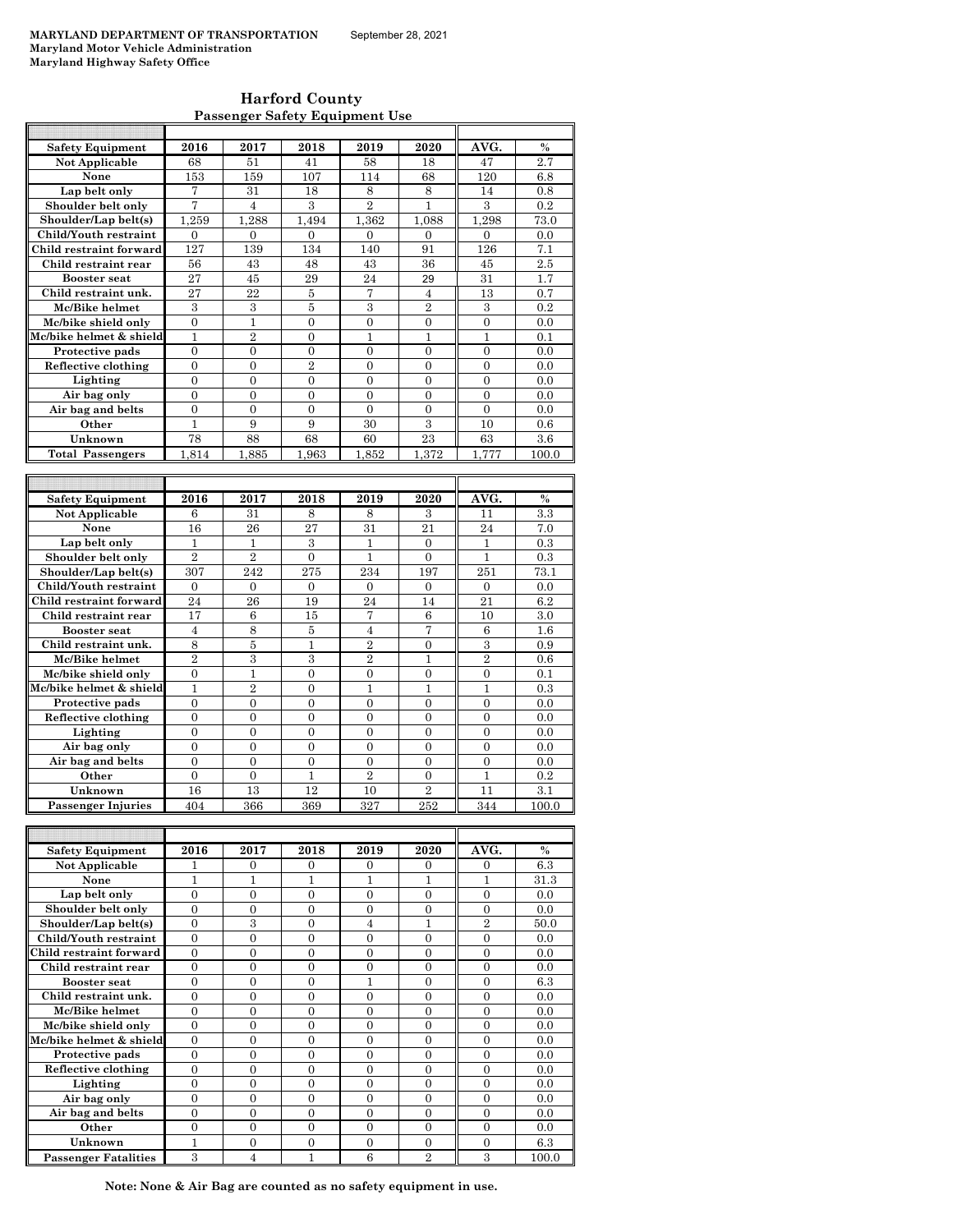### **Harford County Non-Motorist Age**

| Non-Motorist Age           | 2016           | 2017           | 2018           | 2019           | 2020           | AVG.           | $\%$  |
|----------------------------|----------------|----------------|----------------|----------------|----------------|----------------|-------|
| Under 5                    | $\overline{2}$ | $\Omega$       | $\Omega$       | $\overline{2}$ | 3              | $\mathbf{1}$   | 1.5   |
| $5-9$                      | 3              | 4              | 4              | 6              | $\overline{4}$ | $\overline{4}$ | 4.5   |
| $10 - 15$                  | 13             | 13             | $\overline{7}$ | 6              | 11             | 10             | 10.7  |
| $16 - 17$                  | 5              | 5              | 6              | $\mathbf{2}$   | 5              | 5              | 4.9   |
| $18 - 19$                  | 3              | $\overline{4}$ | 5              | $\overline{4}$ | $\overline{4}$ | $\overline{4}$ | 4.3   |
| $20 - 24$                  | $\overline{8}$ | 12             | 12             | 11             | 6              | 10             | 10.5  |
| $25 - 29$                  | $\overline{2}$ | 6              | 5              | 8              | 3              | 5              | 5.2   |
| $30 - 34$                  | 3              | 8              | 1              | 7              | 5              | 5              | 5.2   |
| $35 - 39$                  | 8              | 6              | 6              | 5              | 6              | 6              | 6.7   |
| $40 - 44$                  | 3              | 5              | 6              | $\overline{7}$ | 3              | 5              | 5.2   |
| $45 - 49$                  | 3              | 6              | 3              | $\overline{4}$ | 3              | $\overline{4}$ | 4.1   |
| $50 - 54$                  | 9              | 5              | 6              | 12             | 5              | 7              | 7.9   |
| $55 - 59$                  | 6              | 9              | 6              | 8              | 9              | 8              | 8.2   |
| $60 - 64$                  | 5              | 7              | $\overline{2}$ | 10             | 6              | 6              | 6.4   |
| $65 - 69$                  | 5              | 6              | $\overline{2}$ | 5              | $\overline{4}$ | $\overline{4}$ | 4.7   |
| $70 - 79$                  | $\overline{4}$ | $\overline{2}$ | 10             | 10             | $\overline{4}$ | 6              | 6.4   |
| $80 +$                     | $\overline{2}$ | $\overline{4}$ | 5              | $\overline{4}$ | $\overline{2}$ | 3              | 3.6   |
| Unknown                    | $\Omega$       | $\Omega$       | $\Omega$       | $\Omega$       | $\Omega$       | $\Omega$       | 0.0   |
| <b>Total Non-Motorists</b> | 84             | 102            | 86             | 111            | 83             | 93             | 100.0 |
|                            |                |                |                |                |                |                |       |
|                            |                |                |                |                |                |                |       |
| Non-Motorist Age           | 2016           | 2017           | 2018           | 2019           | 2020           | AVG.           | $\%$  |
| Under 5                    | $\overline{2}$ | $\Omega$       | $\mathbf{0}$   | 1              | $\overline{2}$ | 1              | 1.3   |
| $5-9$                      | $\overline{2}$ | 3              | $\overline{4}$ | 6              | $\overline{4}$ | $\overline{4}$ | 5.0   |

| $5-9$              | 2              | 3              | 4              | 6              | 4              | 4              | 5.0   |
|--------------------|----------------|----------------|----------------|----------------|----------------|----------------|-------|
| $10 - 15$          | 10             | 13             | $\tau$         | 6              | 9              | 9              | 11.8  |
| $16 - 17$          | 4              | 5              | 5              | $\overline{2}$ | $\overline{4}$ | $\overline{4}$ | 5.2   |
| $18 - 19$          | $\overline{2}$ | $\overline{4}$ | $\overline{4}$ | 4              | $\overline{4}$ | 4              | 4.7   |
| $20 - 24$          | 5              | 11             | 12             | 8              | $\overline{4}$ | 8              | 10.5  |
| $25 - 29$          | $\overline{2}$ | $\overline{4}$ | $\overline{4}$ | $\overline{7}$ | 1              | $\overline{4}$ | 4.7   |
| $30 - 34$          | $\overline{2}$ | $\overline{7}$ | 1              | $\overline{4}$ | 3              | 3              | 4.5   |
| $35 - 39$          | 6              | 6              | $\overline{4}$ | 5              | $\overline{4}$ | 5              | 6.6   |
| $40 - 44$          | $\overline{2}$ | 3              | 6              | 6              | 3              | 4              | 5.2   |
| $45 - 49$          | 3              | $\overline{4}$ | $\overline{2}$ | 3              | $\overline{2}$ | 3              | 3.7   |
| $50 - 54$          | 6              | 5              | 5              | 11             | $\bf 5$        | 6              | 8.4   |
| $55 - 59$          | 3              | 9              | 5              | 7              | 6              | 6              | 7.9   |
| $60 - 64$          | 5              | 5              | $\overline{2}$ | 6              | $\overline{4}$ | $\overline{4}$ | 5.8   |
| $65 - 69$          | $\overline{4}$ | $\overline{4}$ | $\mathbf{1}$   | 5              | $\overline{4}$ | $\overline{4}$ | 4.7   |
| $70 - 79$          | $\overline{2}$ | $\mathbf{1}$   | 9              | 8              | $\overline{4}$ | 5              | 6.3   |
| $80 +$             | $\mathbf{1}$   | $\overline{4}$ | $\overline{4}$ | 3              | $\overline{2}$ | 3              | 3.7   |
| Unknown            | 0              | $\mathbf{0}$   | $\Omega$       | $\mathbf{0}$   | $\theta$       | $\theta$       | 0.0   |
| Inj. Non-Motorists | 61             | 88             | 75             | 92             | 65             | 76             | 100.0 |

| Non-Motorist Age             | 2016           | 2017           | 2018           | 2019           | 2020             | AVG.           | $\%$  |
|------------------------------|----------------|----------------|----------------|----------------|------------------|----------------|-------|
| Under 5                      | $\mathbf{0}$   | $\mathbf{0}$   | $\Omega$       | $\Omega$       | $\overline{0}$   | $\Omega$       | 0.0   |
| $5-9$                        | $\overline{0}$ | $\mathbf{0}$   | $\Omega$       | $\Omega$       | $\overline{0}$   | $\Omega$       | 0.0   |
| $10 - 15$                    | $\overline{0}$ | $\mathbf{0}$   | $\overline{0}$ | $\overline{0}$ | $\overline{0}$   | $\overline{0}$ | 0.0   |
| $16 - 17$                    | 1              | $\mathbf{0}$   | 1              | $\Omega$       | $\overline{0}$   | $\overline{0}$ | 12.5  |
| $18 - 19$                    | $\overline{0}$ | $\overline{0}$ | $\overline{0}$ | $\overline{0}$ | $\mathbf{0}$     | $\overline{0}$ | 0.0   |
| $20 - 24$                    | $\overline{2}$ | $\overline{0}$ | $\overline{0}$ | $\mathbf{1}$   | $\overline{2}$   | 1              | 31.3  |
| $25 - 29$                    | $\overline{0}$ | $\overline{0}$ | $\Omega$       | $\Omega$       | $\mathbf{0}$     | $\Omega$       | 0.0   |
| $30 - 34$                    | $\mathbf{0}$   | $\mathbf{1}$   | $\overline{0}$ | $\Omega$       | $\mathbf{0}$     | $\overline{0}$ | 6.3   |
| $35 - 39$                    | $\overline{0}$ | $\overline{0}$ | $\overline{0}$ | $\Omega$       | $\mathbf{0}$     | $\Omega$       | 0.0   |
| $40 - 44$                    | $\overline{0}$ | $\overline{0}$ | $\overline{0}$ | $\overline{0}$ | $\overline{0}$   | $\overline{0}$ | 0.0   |
| $45 - 49$                    | $\overline{0}$ | $\mathbf{1}$   | 1              | 1              | $\theta$         | $\mathbf{1}$   | 18.8  |
| $50 - 54$                    | $\overline{0}$ | $\overline{0}$ | $\overline{0}$ | $\overline{0}$ | $\mathbf{0}$     | $\overline{0}$ | 0.0   |
| $55 - 59$                    | $\mathbf{1}$   | $\overline{0}$ | $\overline{0}$ | $\overline{0}$ | $\boldsymbol{0}$ | $\overline{0}$ | 6.3   |
| $60 - 64$                    | $\overline{0}$ | $\overline{1}$ | $\overline{0}$ | $\overline{0}$ | $\mathbf{0}$     | $\Omega$       | 6.3   |
| $65 - 69$                    | $\mathbf{1}$   | $\overline{0}$ | $\mathbf{1}$   | $\Omega$       | $\theta$         | $\Omega$       | 12.5  |
| $70 - 79$                    | $\theta$       | 1              | $\theta$       | $\Omega$       | $\mathbf{0}$     | $\Omega$       | 6.3   |
| $80 +$                       | $\mathbf{0}$   | $\overline{0}$ | $\Omega$       | $\Omega$       | $\mathbf{0}$     | $\Omega$       | 0.0   |
| Unknown                      | $\overline{0}$ | $\overline{0}$ | $\overline{0}$ | $\overline{0}$ | $\mathbf{0}$     | $\overline{0}$ | 0.0   |
| <b>Non-Motor. Fatalities</b> | 5              | $\overline{4}$ | 3              | $\overline{2}$ | $\overline{2}$   | 3              | 100.0 |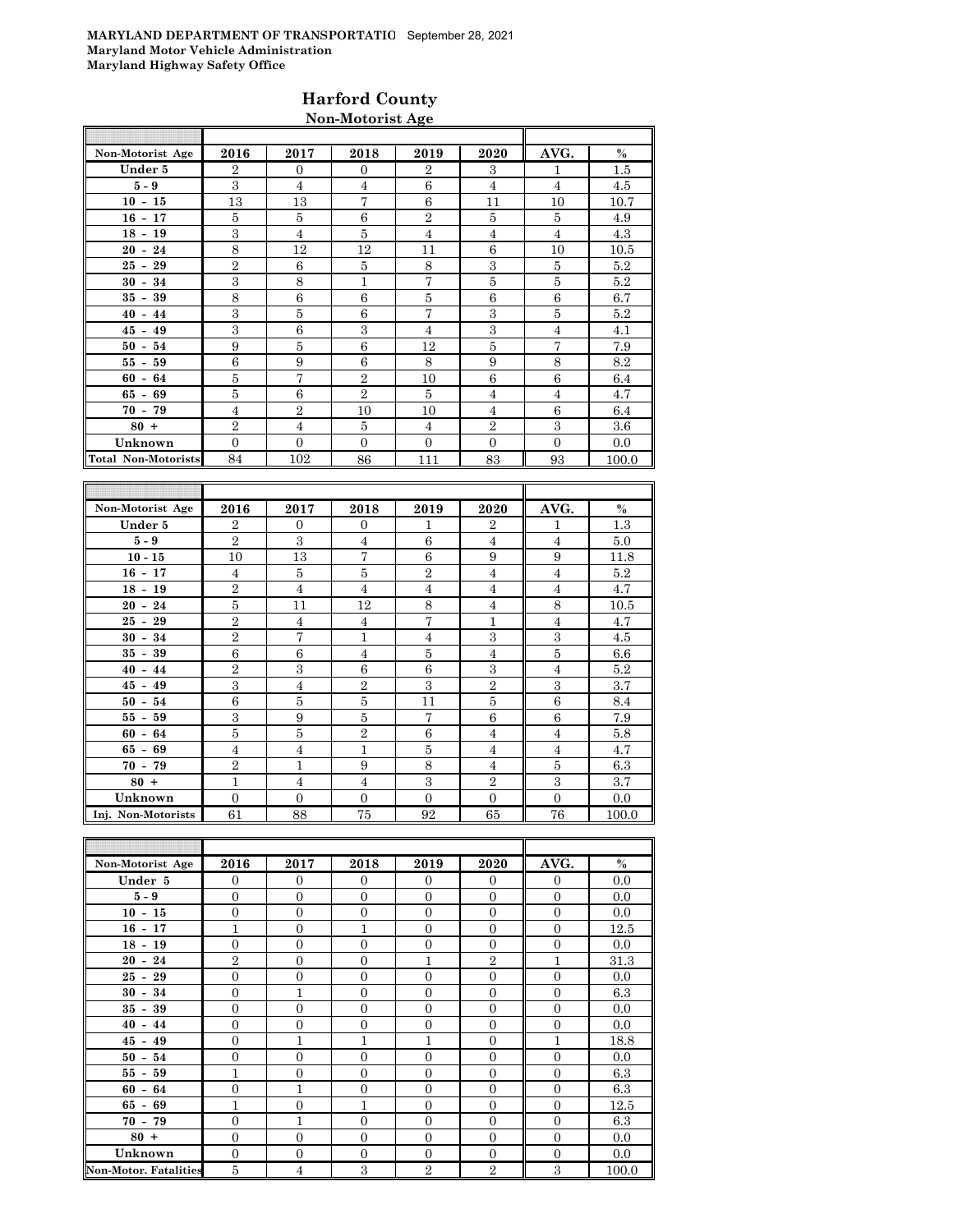F

| Non-Motorist Gender            | 2016           | 2017           | 2018           | 2019           | 2020           | AVG.             | $\%$  |
|--------------------------------|----------------|----------------|----------------|----------------|----------------|------------------|-------|
| Male                           | 49             | 62             | 46             | 70             | 52             | 56               | 59.9  |
| Female                         | 33             | 40             | 39             | 40             | 30             | 36               | 39.1  |
| Unknown                        | $\overline{2}$ | $\theta$       | 1              |                |                |                  | 1.1   |
| <b>Total Non-Motorists</b>     | 84             | 102            | 86             | 111            | 83             | 93               | 100.0 |
|                                |                |                |                |                |                |                  |       |
|                                |                |                |                |                |                |                  |       |
| Non-Motorist Gender            | 2016           | 2017           | 2018           | 2019           | 2020           | AVG.             | $\%$  |
| Male                           | 35             | 54             | 41             | 59             | 42             | 46               | 60.6  |
| Female                         | 26             | 34             | 34             | 33             | 23             | 30               | 39.4  |
| Unknown                        | $\Omega$       | $\theta$       | $\Omega$       | $\Omega$       | $\Omega$       | $\Omega$         | 0.0   |
| <b>Non-Motorist Injuries</b>   | 61             | 88             | 75             | 92             | 65             | 76               | 100.0 |
|                                |                |                |                |                |                |                  |       |
|                                |                |                |                |                |                |                  |       |
| Non-Motorist Gender            | 2016           | 2017           | 2018           | 2019           | 2020           | AVG.             | $\%$  |
| Male                           | 3              | $\overline{2}$ | $\overline{2}$ |                | 1              | $\overline{2}$   | 56.3  |
| Female                         |                | $\overline{2}$ |                |                |                |                  | 37.5  |
| Unknown                        |                | $\theta$       | 0              | $\overline{0}$ | $\overline{0}$ | $\boldsymbol{0}$ | 6.3   |
| <b>Non-Motorist Fatalities</b> | 5              | $\overline{4}$ | 3              | $\overline{2}$ | $\overline{2}$ | 3                | 100.0 |

## **Harford County**

**Non-Motorist Gender**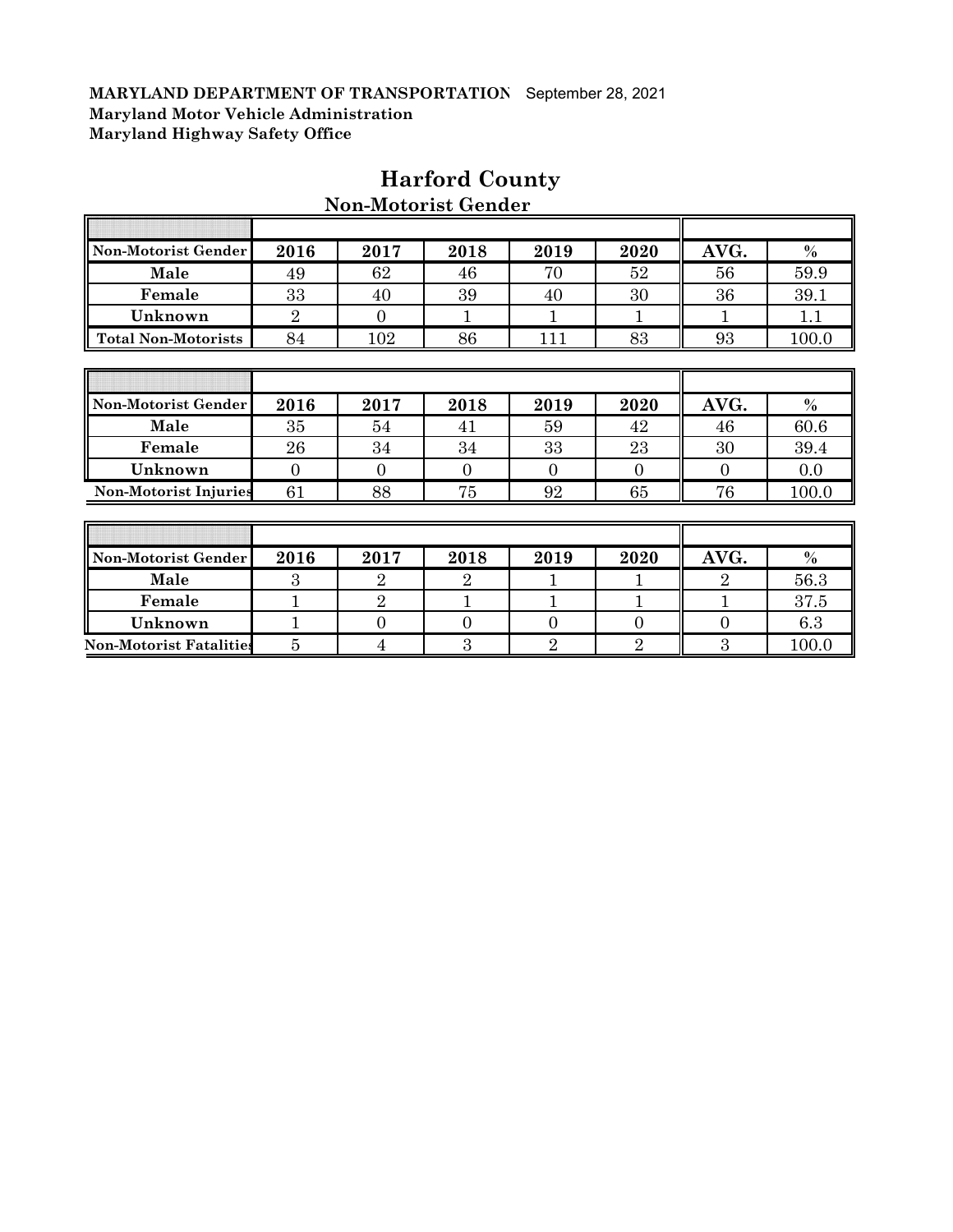## **Harford County Non-Motorist Location**

| <b>Non-Motorist Location</b>     | 2016                   | 2017                               | 2018                   | 2019                               | 2020                             | AVG.                   | $\%$        |
|----------------------------------|------------------------|------------------------------------|------------------------|------------------------------------|----------------------------------|------------------------|-------------|
| Not App.                         | 11                     | 6                                  | 6                      | $\overline{2}$                     | 6                                | 6                      | 6.7         |
| Shoulder                         | 8                      | 9                                  | 6                      | 4                                  | 3                                | 6                      | 6.4         |
| Curb                             | $\overline{4}$         | 1                                  | $\overline{0}$         | 3                                  | $\overline{0}$                   | $\overline{2}$         | 1.7         |
| Sidewalk                         | 5                      | 5                                  | $\overline{2}$         | $\overline{7}$                     | 5                                | 5                      | 5.2         |
| <b>Outside Right of Way</b>      | $\mathbf{1}$           | $\overline{2}$                     | 1                      | $\overline{2}$                     | $\Omega$                         | 1                      | 1.3         |
| On Rd. at Crosswalk              | $\overline{4}$         | 8                                  | 18                     | 11                                 | 11                               | 10                     | 11.2        |
| On Rd. Not at Cross.             | 29                     | 25                                 | 28                     | 36                                 | 20                               | 28                     | 29.6        |
| In School Bus Zone               | $\mathbf{1}$           | $\overline{0}$                     | $\overline{0}$         | $\overline{0}$                     | $\mathbf{0}$                     | $\overline{0}$         | 0.2         |
| In Bikeway                       | $\mathbf{0}$           | $\mathbf{0}$                       | $\mathbf{0}$           | $\mathbf{0}$                       | $\mathbf{0}$                     | $\theta$               | 0.0         |
| <b>At Inter Marked Crosswal</b>  | 3                      | $\overline{2}$                     | $\overline{2}$         | $\overline{4}$                     | 3                                | 3                      | 3.0         |
| At Inter No Crosswalk            | 3                      | 8                                  | $\overline{2}$         | 11                                 | $\overline{2}$                   | 5                      | 5.6         |
| <b>Driveway Access</b>           | $\overline{0}$         | $\overline{0}$                     | $\overline{0}$         | $\mathbf{0}$                       | 1                                | $\Omega$               | 0.2         |
| Median                           | $\overline{0}$         | $\overline{0}$                     | $\overline{0}$         | $\Omega$                           | 1                                | $\Omega$               | 0.2         |
| Island                           | $\Omega$               | $\Omega$                           | $\overline{0}$         | $\overline{0}$                     | $\mathbf{0}$                     | $\Omega$               | 0.0         |
| <b>Shared Use Path or Trails</b> | $\overline{0}$         | $\overline{0}$                     | $\overline{0}$         | $\overline{0}$                     | $\overline{0}$                   | $\overline{0}$         | 0.0         |
| <b>Inside Building</b>           | $\mathbf{0}$           | 1                                  | 3                      | 3                                  | 3                                | $\overline{2}$         | 2.1         |
| Midblock Marked Crosswa          | $\mathbf{0}$           | $\overline{0}$                     | $\mathbf{0}$           | $\mathbf{1}$                       | $\mathbf{1}$                     | $\overline{0}$         | 0.4         |
| Other/Unk.                       | 15                     | 35                                 | 18                     | 27                                 | 27                               | 24                     | 26.2        |
| <b>Total Non-Motorists</b>       | 84                     | 102                                | 86                     | 111                                | 83                               | 93                     | 100.0       |
|                                  |                        |                                    |                        |                                    |                                  |                        |             |
|                                  |                        |                                    |                        |                                    |                                  |                        |             |
| <b>Non-Motorist Location</b>     | 2016                   | 2017                               | 2018                   | 2019                               | 2020                             | AVG.                   | $\%$        |
| Not App.                         | $\overline{2}$         | 4                                  | 6                      | 1                                  | $\overline{2}$                   | 3                      | 3.9         |
| Shoulder                         | 8                      | 7                                  | 6                      | 3                                  | $\overline{2}$                   | 5                      | 6.8         |
| Curb                             | $\overline{2}$         | $\mathbf{1}$                       | $\overline{0}$         | 3                                  | $\overline{0}$                   | $\mathbf{1}$           | $1.6\,$     |
| Sidewalk                         | 5                      | 5                                  | $\overline{2}$         | $\,6$                              | 3                                | 4                      | 5.5         |
| <b>Outside Right of Way</b>      | $\mathbf{1}$           | $\mathbf{1}$                       | $\mathbf{1}$           | $\mathbf{1}$                       | $\overline{0}$                   | 1                      | 1.0         |
| On Rd. at Crosswalk              | 3                      | 6                                  | 16                     | 10                                 | 9                                | 9                      | 11.5        |
| On Rd. Not at Cross.             | 23                     | 23                                 | 26                     | 32                                 | 16                               | 24                     | 31.5        |
| In School Bus Zone               | $\mathbf{1}$           | $\overline{0}$                     | $\overline{0}$         | $\overline{0}$                     | $\overline{0}$                   | $\theta$               | 0.3         |
| In Bikeway                       | $\mathbf{0}$           | $\mathbf{0}$                       | $\overline{0}$         | $\mathbf{0}$                       | $\mathbf{0}$                     | $\theta$               | 0.0         |
| Inter Marked Crosswalk           | 3                      | $\overline{2}$                     | $\overline{2}$         | $\overline{4}$                     | 3                                | 3                      | 3.7         |
| At Inters No Crosswalk           | $\overline{2}$         | 8                                  | $\overline{2}$         | 8                                  | $\overline{2}$                   | $\overline{4}$         | 5.8         |
| <b>Driveway Access</b>           | $\mathbf{0}$           | $\boldsymbol{0}$                   | $\theta$               | $\mathbf{0}$                       | 1                                | $\mathbf{0}$           | $0.3\,$     |
| Median                           | $\overline{0}$         | $\mathbf{0}$                       | $\mathbf{0}$           | $\mathbf{0}$                       | $\mathbf{0}$                     | 0                      | 0.0         |
| Island                           | $\overline{0}$         | $\overline{0}$                     | $\overline{0}$         | $\overline{0}$                     | $\overline{0}$                   | $\mathbf{0}$           | 0.0         |
| Shared Use Path or Trails        | $\overline{0}$         | $\overline{0}$                     | $\overline{0}$         | $\overline{0}$                     | $\overline{0}$                   | $\overline{0}$         | 0.0         |
| Inside Building                  | $\overline{0}$         | $\mathbf{1}$                       | 1                      | $\overline{0}$                     | $\mathbf{1}$                     | $\mathbf{1}$           | 0.8         |
| Midblock Marked Crosswa          | $\overline{0}$         | $\mathbf{0}$                       | $\mathbf{0}$           | $\mathbf{1}$                       | 1                                | $\overline{0}$         | 0.5         |
| Other/Unk.                       | 11                     | 30                                 | 13                     | 23                                 | 25                               | 20                     | 26.8        |
| <b>Injured Non-Motorists</b>     | 61                     | 88                                 | 75                     | 92                                 | 65                               | 76                     | 100.0       |
|                                  |                        |                                    |                        |                                    |                                  |                        |             |
|                                  |                        |                                    |                        |                                    |                                  |                        |             |
| Non-Motorist Location            | 2016<br>$\overline{0}$ | 2017<br>$\mathbf{0}$               | 2018<br>$\overline{0}$ | 2019                               | 2020                             | AVG.<br>$\overline{0}$ | $\%$<br>0.0 |
| Not App.<br>Shoulder             | $\overline{0}$         | $\mathbf{1}$                       | $\overline{0}$         | $\overline{0}$<br>$\boldsymbol{0}$ | $\overline{0}$<br>$\overline{0}$ | 0                      | $6.3\,$     |
|                                  | $\overline{2}$         |                                    |                        | $\overline{0}$                     | $\overline{0}$                   | $\overline{0}$         | 12.5        |
| Curb<br>Sidewalk                 | $\boldsymbol{0}$       | $\boldsymbol{0}$<br>$\overline{0}$ | 0<br>$\mathbf{0}$      | $\mathbf{0}$                       | $\mathbf{0}$                     | $\overline{0}$         | 0.0         |
| <b>Outside Right of Way</b>      | $\boldsymbol{0}$       | $\boldsymbol{0}$                   | $\boldsymbol{0}$       | $\mathbf{0}$                       | $\boldsymbol{0}$                 | $\mathbf{0}$           | 0.0         |
| On Rd. at Crosswalk              | $\boldsymbol{0}$       | $\mathbf{1}$                       | $\mathbf{1}$           | $\boldsymbol{0}$                   | $\boldsymbol{0}$                 | $\overline{0}$         | 12.5        |
| On Rd. Not at Cross.             | $\boldsymbol{3}$       | $\mathbf{1}$                       | $\,2$                  | $\mathbf{1}$                       | $\,2$                            | $\,2$                  | 56.3        |
| In School Bus Zone               | $\overline{0}$         | $\mathbf{0}$                       | $\mathbf{0}$           | $\mathbf{0}$                       | $\boldsymbol{0}$                 | $\mathbf{0}$           | 0.0         |
| In Bikeway                       | $\overline{0}$         | $\overline{0}$                     | $\overline{0}$         | $\overline{0}$                     | $\overline{0}$                   | $\overline{0}$         | 0.0         |
| <b>Inters Marked Crosswall</b>   | $\mathbf{0}$           | $\boldsymbol{0}$                   | $\mathbf{0}$           | $\boldsymbol{0}$                   | $\overline{0}$                   | $\mathbf{0}$           | 0.0         |
| <b>At Inters No Crosswalk</b>    | $\overline{0}$         | $\overline{0}$                     | $\overline{0}$         | $\mathbf{1}$                       | $\mathbf{0}$                     | $\mathbf{0}$           | 6.3         |
| <b>Driveway Access</b>           | $\boldsymbol{0}$       | $\boldsymbol{0}$                   | $\boldsymbol{0}$       | $\mathbf{0}$                       | $\boldsymbol{0}$                 | $\mathbf{0}$           | 0.0         |
| Median                           | $\overline{0}$         | $\boldsymbol{0}$                   | $\overline{0}$         | $\boldsymbol{0}$                   | $\boldsymbol{0}$                 | $\mathbf{0}$           | 0.0         |
| Island                           | $\overline{0}$         | $\boldsymbol{0}$                   | $\mathbf{0}$           | $\mathbf{0}$                       | $\mathbf{0}$                     | $\overline{0}$         | 0.0         |
| <b>Shared Use Path or Trails</b> | $\overline{0}$         | $\overline{0}$                     | $\mathbf{0}$           | $\mathbf{0}$                       | $\mathbf{0}$                     | $\mathbf{0}$           | 0.0         |
| <b>Inside Building</b>           | $\overline{0}$         | $\boldsymbol{0}$                   | $\mathbf{0}$           | $\mathbf{0}$                       | $\boldsymbol{0}$                 | $\mathbf{0}$           | 0.0         |
| Midblock Marked Crosswa          | $\mathbf{0}$           | $\boldsymbol{0}$                   | $\mathbf{0}$           | $\boldsymbol{0}$                   | $\boldsymbol{0}$                 | $\mathbf{0}$           | 0.0         |
| Other/Unk.                       | $\overline{0}$         | $\mathbf{1}$                       | $\mathbf{0}$           | $\overline{0}$                     | $\overline{0}$                   | $\mathbf{0}$           | 6.3         |
| <b>Non-Motorist Fatalities</b>   | $5\phantom{.0}$        | $\overline{4}$                     | $\,3\,$                | 2                                  | 2                                | 3                      | 100.0       |
|                                  |                        |                                    |                        |                                    |                                  |                        |             |